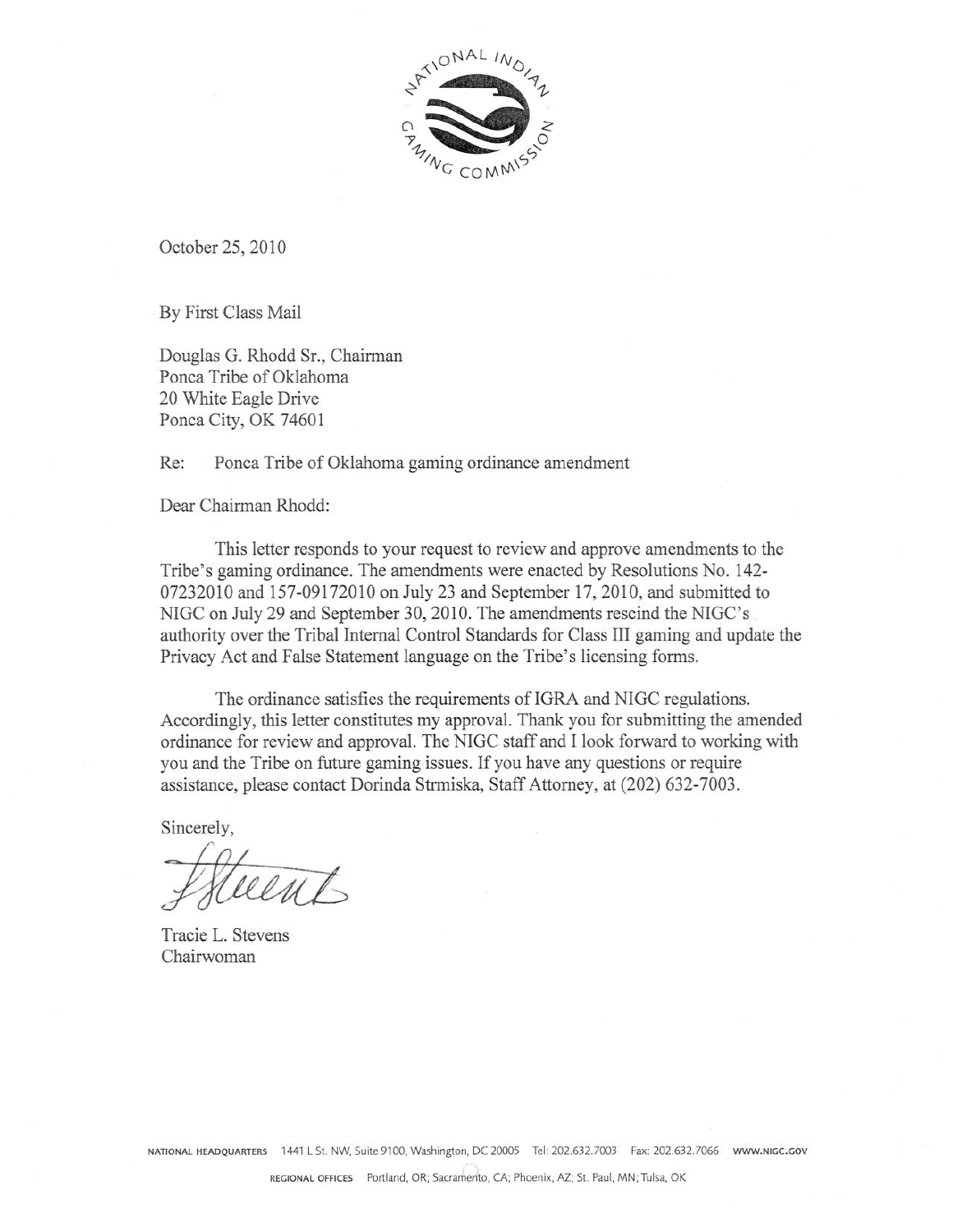# **CHAPTER I General Provisions**

### **Section 101 Authority**

The Ponca Tribal Business Committee, empowered by the Tribe's Constitution to enact ordinances, hereby enacts this ordinance in order to govern Class I, Class II, and Class III Gaming Operations on the Tribe's Indian lands.

# **Section 102 Definitions**

Unless a different meaning is clearly indicated in this Ordinance, the terms used herein shall have the same meaning as defined in the Indian Gaming Regulatory Act (IGRA), 25 U.S.C. § 2701 *et seq.*, and its regulations, 25 C.F.R. § 500 *et seq*. Specifically:

- **A. "Business Committee"** means the regulatory body of the Ponca Tribe of Oklahoma consisting of elected Tribal members.
- **B. "Class I Gaming"** shall have the same meaning as defined in the Indian Gaming Regulatory Act and any regulations promulgated there under.
- **C. "Class II Gaming"** shall have the same meaning as defined in the Indian Gaming Regulatory Act and any regulations promulgated there under.
- **D. "Class III Gaming"** shall have the same meaning as defined in the Indian Gaming Regulatory Act and any regulations promulgated there under, provided that any Class III Gaming Shall be operated pursuant to an approved Tribal-State compact as required by the Indian Gaming Regulatory Act.
- **E. "Commission"** means the Ponca Tribal Gaming Commission" established by this Ordinance to perform regulatory oversight and to monitor compliance with Tribal, Federal, and applicable State regulations.
- **F. "Commissioner"** means a Ponca Tribal Gaming Commissioner.
- **G. "Compact"** means the Tribal-State Compact concerning Class III gaming approved by the Secretary of the Interior and published in the Federal Register pursuant to 25 U.S.C. § 2710.
- **H. "Complimentary"** means a service or item provided at no cost or at a reduced cost to an individual.
- **I. "Directly related to"** means a spouse, child, parent, grandparent, grandchild, aunt, uncle, or first cousin.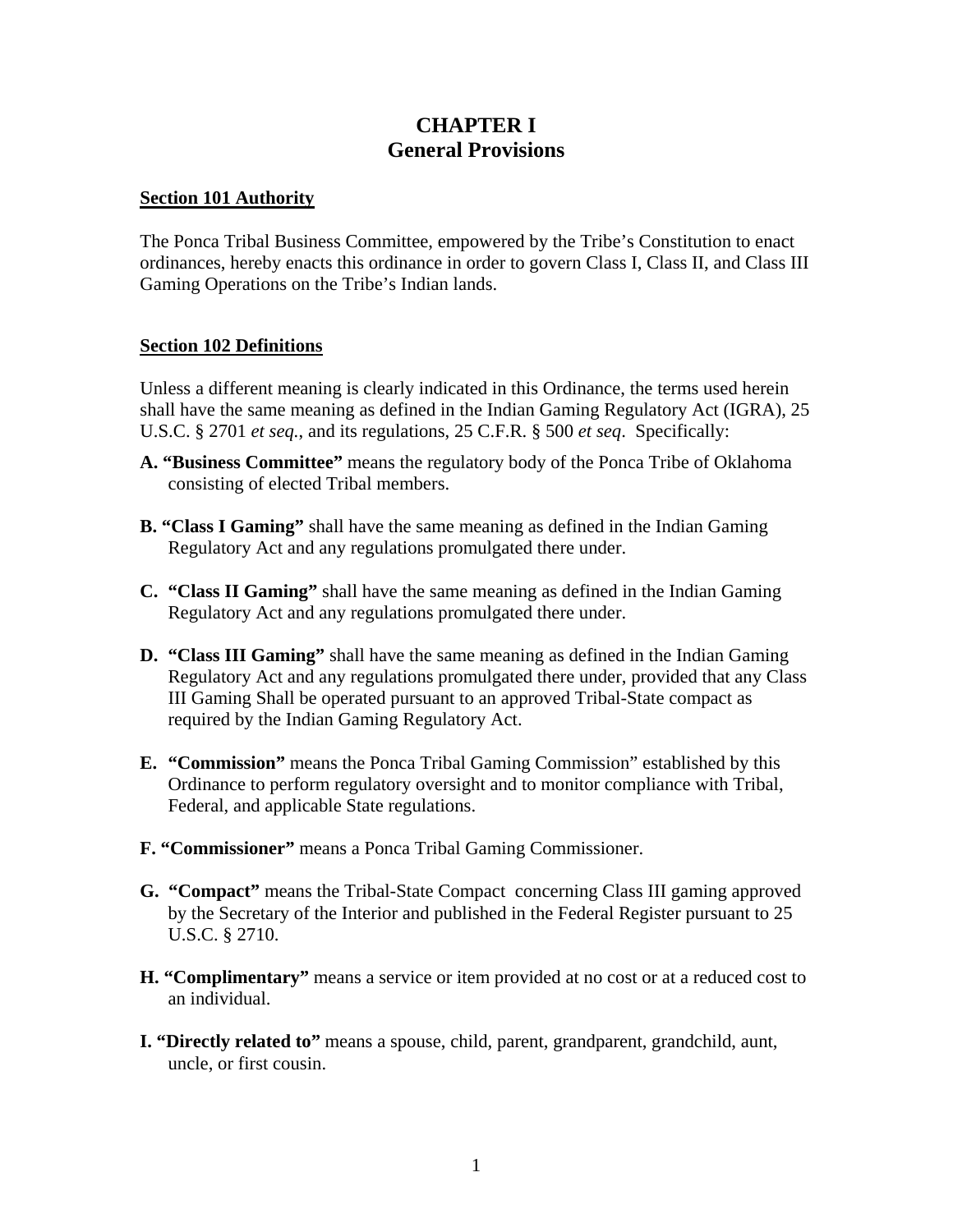- **J. "Employee Manager"** is a manager other than a "Management Contractor" employed by the Tribe to manage a tribal Gaming Establishment/Facility.
- **K. "Gaming Establishment/Facility"** means any location or structure, wherein gaming is licensed, promoted, performed, conducted, or operated.
- **L. "Gaming Operation"** means any business enterprise owned by the Tribe, the revenues of which are primarily derived from gaming or from any Gaming Establishment/Facility.
- **M. "Gaming Ordinance"** means this Tribal Gaming Ordinance of the Ponca Tribe of Oklahoma, as amended from time to time, and any rules promulgated there under.
- **N. "IGRA"** means the Indian Gaming Regulatory Act, 25 U.S.C. § 2701 *et.seq.*
- **O. "Indian Tribe"** means the Ponca Tribe of Oklahoma.
- **P. "Key Employee"** means:
	- 1. A person who performs one or more of the following functions:
		- (a) Bingo caller;
		- (b) Counting room supervisor;
		- (c) Chief of Security;
		- (d) Custodian of gaming supplies or cash;
		- (e) Floor manager;
		- (f) Pit boss;
		- (g) Dealer;
		- (h) Croupier;
		- (i) Approver of credit; or
		- (j) Custodian of gambling devices including persons with access to cash and accounting records within such devices;
	- 2. If not otherwise included, any other person whose total cash compensation is in excess of \$50,000 per year; or
	- 3. If not otherwise included, the four most highly compensated persons in the gaming operation.
	- 4. The Gaming Commission may designate any other employee or class of employees as Key Employees for licensing or any other purpose.
- **Q. "Net Revenues"** means gross gaming revenues of an Indian gaming operation less:
	- 1. amounts paid out as, or paid for, prizes;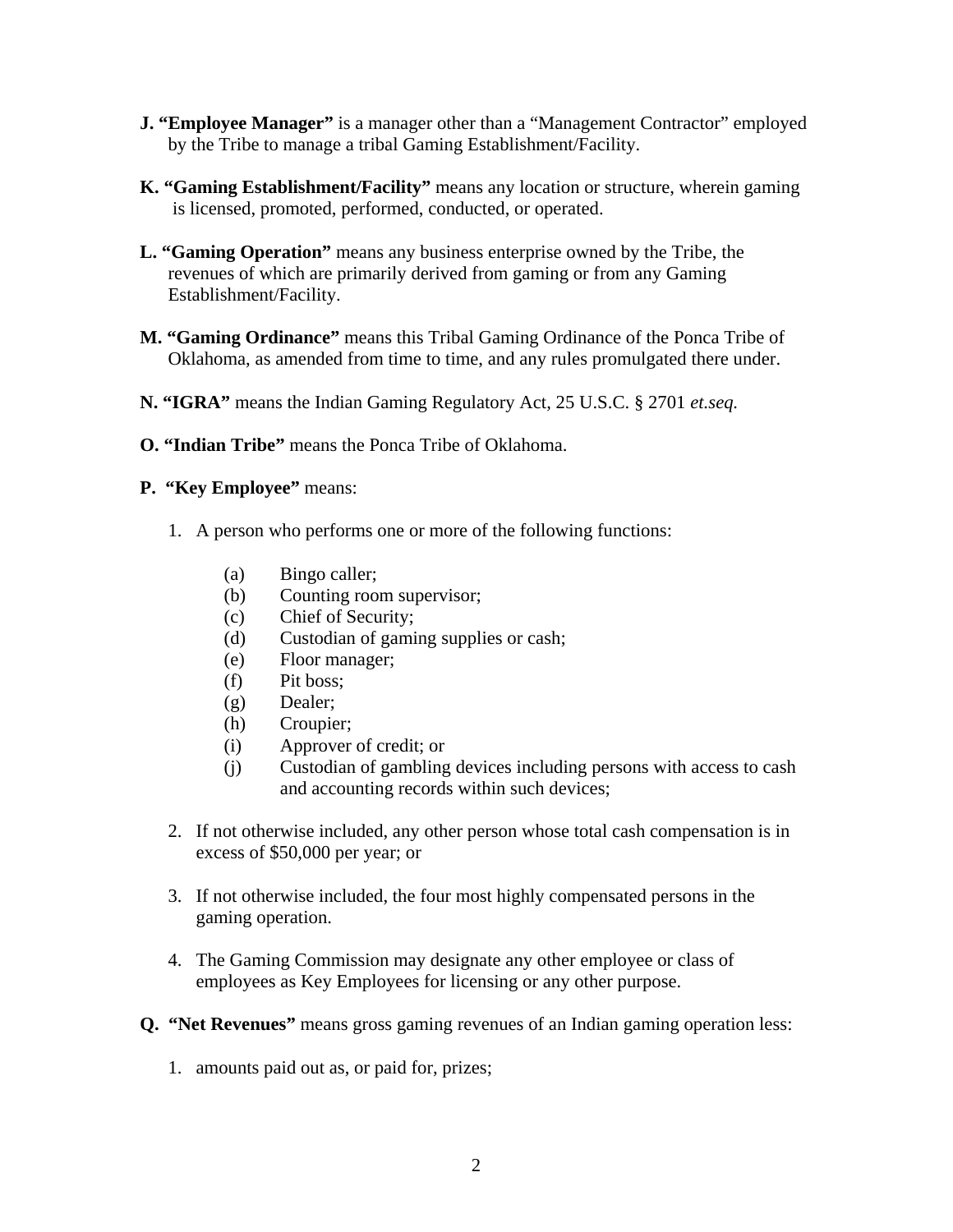2. and total gaming-related operating expenses, excluding management fees.

# **R. "Primary Management Official"** means:

- 1. The person (s) having management responsibility for a management contract;
- 2. Any person who has authority;
	- (a) to hire and fire employees; or
	- (b) to set up working policy for the gaming operation; or
	- (c) the chief financial officer or other person who has financial management responsibility.

# **Section 103 Designated Agent for Service of Process**

For any legal correspondence between the National Indian Gaming Commission and the Ponca Tribe of Oklahoma, the designated agent shall be the Chairman of the Ponca Tribal Business Committee, #20 White Eagle Drive, Ponca City, OK 74601.

# **Section 104 Gaming Authorized**

Class I, Class II, and Class III gaming are hereby authorized.

### **Section 105 Ownership of Gaming**

The Tribe shall have the sole proprietary interest in and responsibility for the conduct of any gaming operation authorized by this ordinance.

#### **Section 105 Use of Gaming Revenue**

Net revenues from Tribal gaming shall be used only for the following purposes:

- **A.** to fund Tribal government operations and programs;
- **B.** to provide for the general welfare of the Tribe and its members;
- **C.** to promote Tribal economic development;
- **D.** to donate to charitable organizations; or
- **E.** to help fund operations of local government agencies.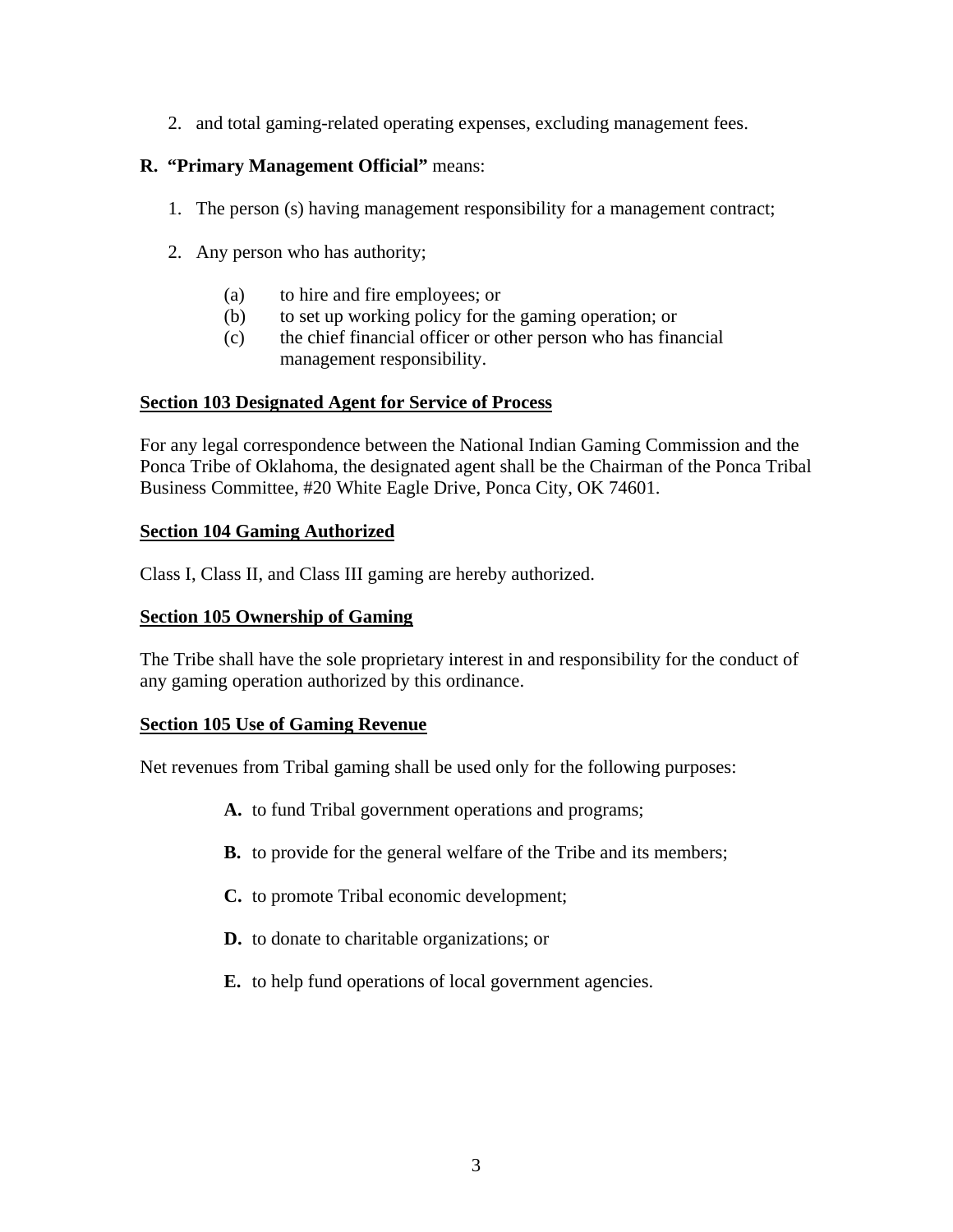# **Section 107 Audit**

- **A.** The Tribe shall cause an annual outside independent audit of Gaming Operations to be conducted, and shall submit the resulting audit reports to the NIGC.
- **B.** All gaming related contracts that result in the purchase of supplies, services, or concessions in excess of \$25,000.00 annually, except contracts for professional legal and accounting services, shall be specifically included within the scope of the audit that is described in subsection (A) above.

# **Section 108 Tribal Access to Financial Information**

A copy of the Tribal Gaming Operation annual audit will be made available for review, upon request, to:

- **A.** the Tribe's Business Committee, and
- **B.** the Tribe's Gaming Commission

# **Section 109 Environment and Public Health and Safety**

- **A.** Gaming Establishments/Facilities shall be constructed, maintained and operated in a manner that adequately protects the environment and the public health and safety.
- **B.** The Ponca Tribal Gaming Commission shall adopt standards that assure adequate protection of the environment and the public health and safety.

#### **Section 110 Gaming Establishment/Facility Licenses**

- **A**. The Commission shall issue a separate license, annually, to each place, facility, or location on Indian lands where Class II or Class III gaming is conducted under this Ordinance.
- **B**. A current license for a gaming operation must be displayed at the facility.

#### **Section 111 Standards for Issuing Gaming Establishment/Facility Licenses**

The Commission shall issue a facility license to a Gaming Establishment/Facility, if the Gaming Establishment/Facility: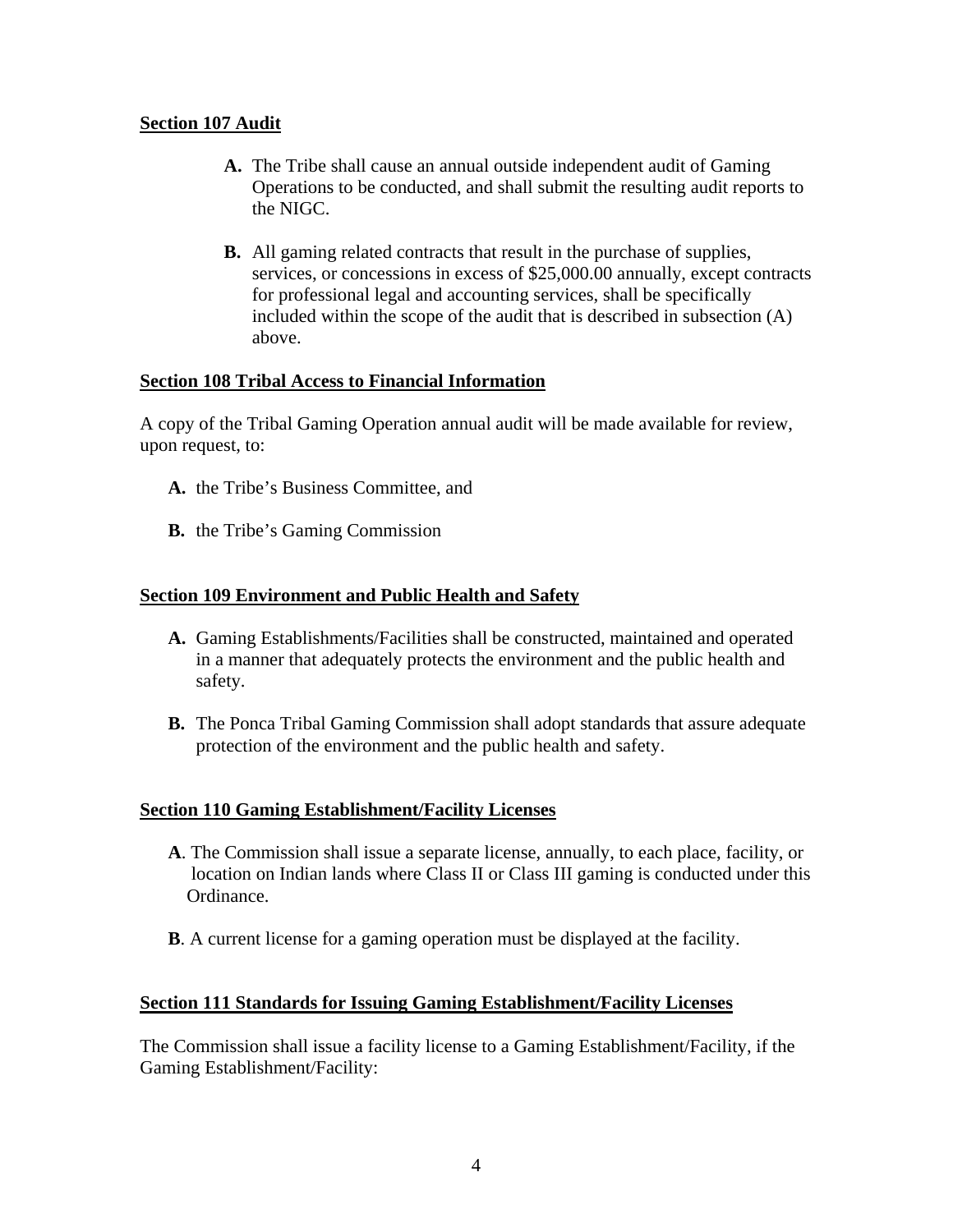- **A.** Is a sound physical structure with adequate and safe plumbing, electrical, heating, cooling and ventilation systems in place and operational;
- **B.** Has been inspected and approved for safety by a building and fire inspector designated by the Commission;
- **C.** Is adequate in all respects to accommodate the gaming intended to be carried on within the structure;
- **D.** Is equipped with security and surveillance equipment meeting or exceeding provisions set forth in regulations established by the NIGC;
- **E.** Meets all requirements of applicable Federal, Tribal and State law; and
- **F.** Has paid all applicable license fees and costs.

# **Section 112 Tribal Internal Control Standards (TICS)**

**A.** The gaming commission shall comply with 25 CFR 542 by formally adopting and making applicable to the Tribe's gaming operation(s) internal control standards that:

 1. provide a level of control that equals or exceeds those set forth in 25 CFR part 542 as published or as revised by mutual agreement between the NIGC and the Tribe; and

 2. contain standards for currency transaction reporting that comply with 31 CFR part 103; and

 3. establish internal control standards for Class II and Class III games that are not addressed in the MICS, if any.

- B. The gaming commission and the NIGC shall monitor and enforce compliance with the internal control standards adopted pursuant to paragraph A, in the manner provided for in 25 CFR 542.3(g). In addition, the NIGC shall, for the purpose of enforcing compliance with the internal control standards, have the power to:
	- 1. Monitor all Class II gaming on a continuing basis;

 2. Inspect and examine all premises on which Class II gaming is conducted;

3. Inspect, examine, photocopy, and audit all papers, books, and records respecting gross revenue of all Class II gaming on a continuing basis or any other matters necessary to ensure and enforce compliance with the MICS.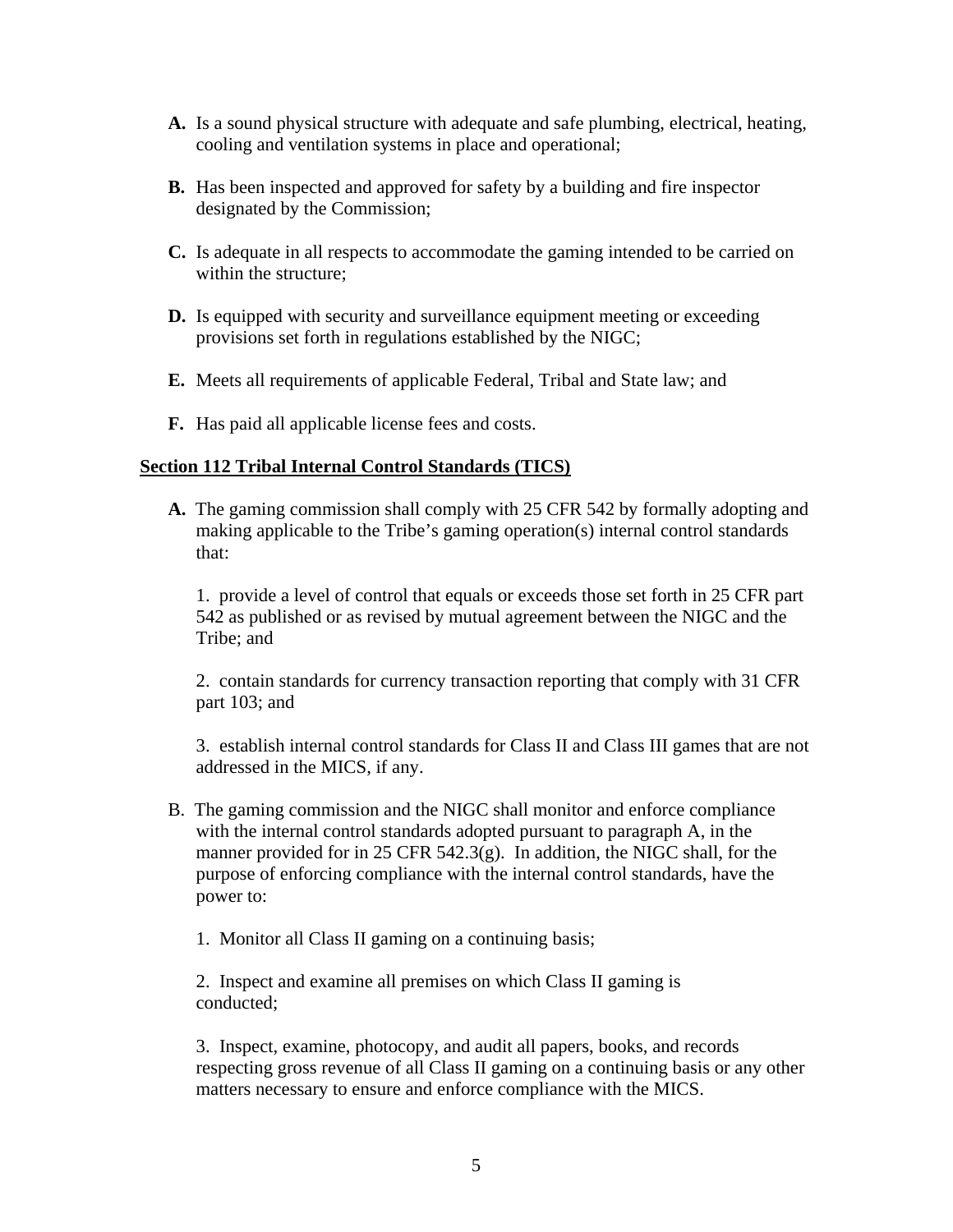### **Section 113 Applicable Law**

- **A.** All controversies involving contracts relating to gaming entered into under the authority of the Tribal Business Committee, or violation(s) of any section of the Ordinance, shall be resolved, as appropriate in accordance with:
	- 1. the laws of the Tribe;
	- 2. the Indian Gaming Regulatory Act;
	- 3. NIGC Regulations; and
	- 4. the laws of the State of Oklahoma, which are incorporated herein by reference.
- **B.** To the extent that the provisions of any State-Tribal compact entered into by the Ponca Tribe of Oklahoma and the State of Oklahoma are inconsistent with any provisions of this Ordinance; the provisions of the Tribal-State Compact shall govern Class III gaming on Ponca Indian Lands.

# **Section 114 Certification of Gaming Devices**

All gaming devices operated under the authority and rights granted by and within the Tribal-State Compact must meet the technical standards pursuant to Part 4 Paragraph B of said compact. The Commission shall maintain a complete list of all gaming devices (whether or not such devices are in use) located at any Gaming Establishment/Facility.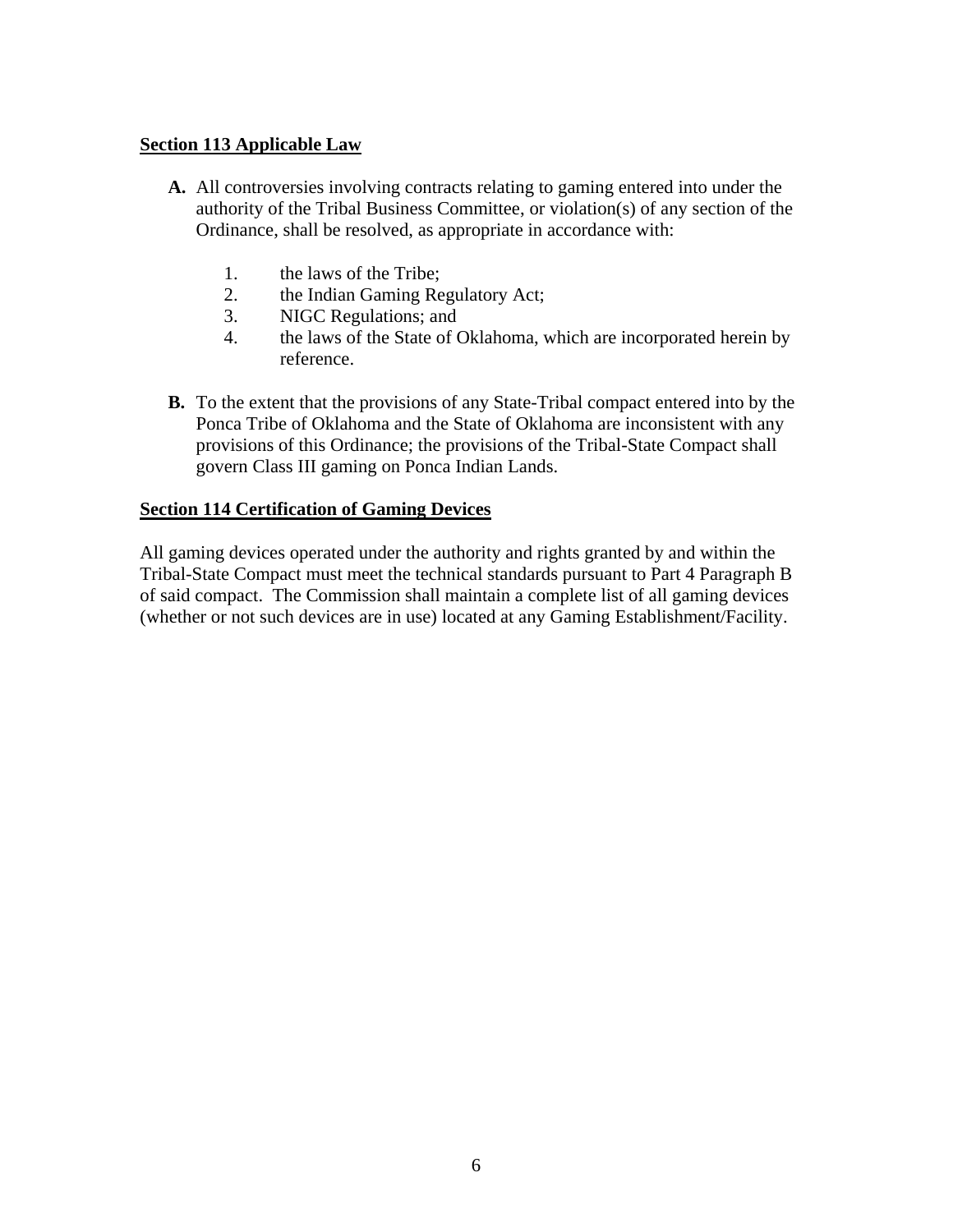# **CHAPTER II Organization**

#### **Section 201 Gaming Commission Establishment**

The Tribe hereby establishes a Tribal Gaming Commission whose duty it is to regulate Tribal Gaming Operations. The Ponca Tribal Gaming Commission shall consist of three (3) Commissioners, one of whom shall be designated by the Chairman of the Ponca Tribal Business Committee as the Chairperson. Gaming Commissioners shall be appointed by the Chairman of the Ponca Tribal Business Committee, with the advice, consent, and confirmation of the Ponca Tribal Business Committee.

# **Section 202 Gaming Commission Composition**

The Ponca Tribal Gaming Commission shall maintain an administrative office and staff Personnel. The Gaming Commission staff will consist of Compliance Officers, Background Investigators, Vendor License Investigators, Auditors, Information Technology Technicians, Fingerprint Technicians, Office support personnel and any other personnel to properly operate the Gaming Commission Office. Such office shall serve as the Commission's main business office and shall be the site at which the Commission's records and documents are maintained and stored on a permanent basis.

#### **Section 203 Gaming Commission Purposes**

The purpose of the Commission is regulatory, not managerial. The Commission shall conduct oversight to ensure compliance with Tribal, Federal, and State laws and regulations. The Commission shall serve as the licensing authority for individuals employed in the Gaming Operation and shall administer background investigations as part of the licensing process. The Commission shall also have a role in monitoring compliance with the internal controls for the Gaming Operation and in tracking revenues. In order to carry out its regulatory duties, the Commission shall have unrestricted access to all areas of the Gaming Operation and to all records. The Commission shall have authority to take enforcement actions, including suspension or revocation of an individual gaming license when appropriate.

#### **Section 204 Gaming Commission Suitability Standards**

Nominees for positions of Tribal Gaming Commissioner must satisfy the suitability standards set forth for Key Employees and Primary Management Officials, found in Section 503 of this Ordinance. Such background investigations shall be performed under the direction of the Tribal Business Committee or duly appointed agent.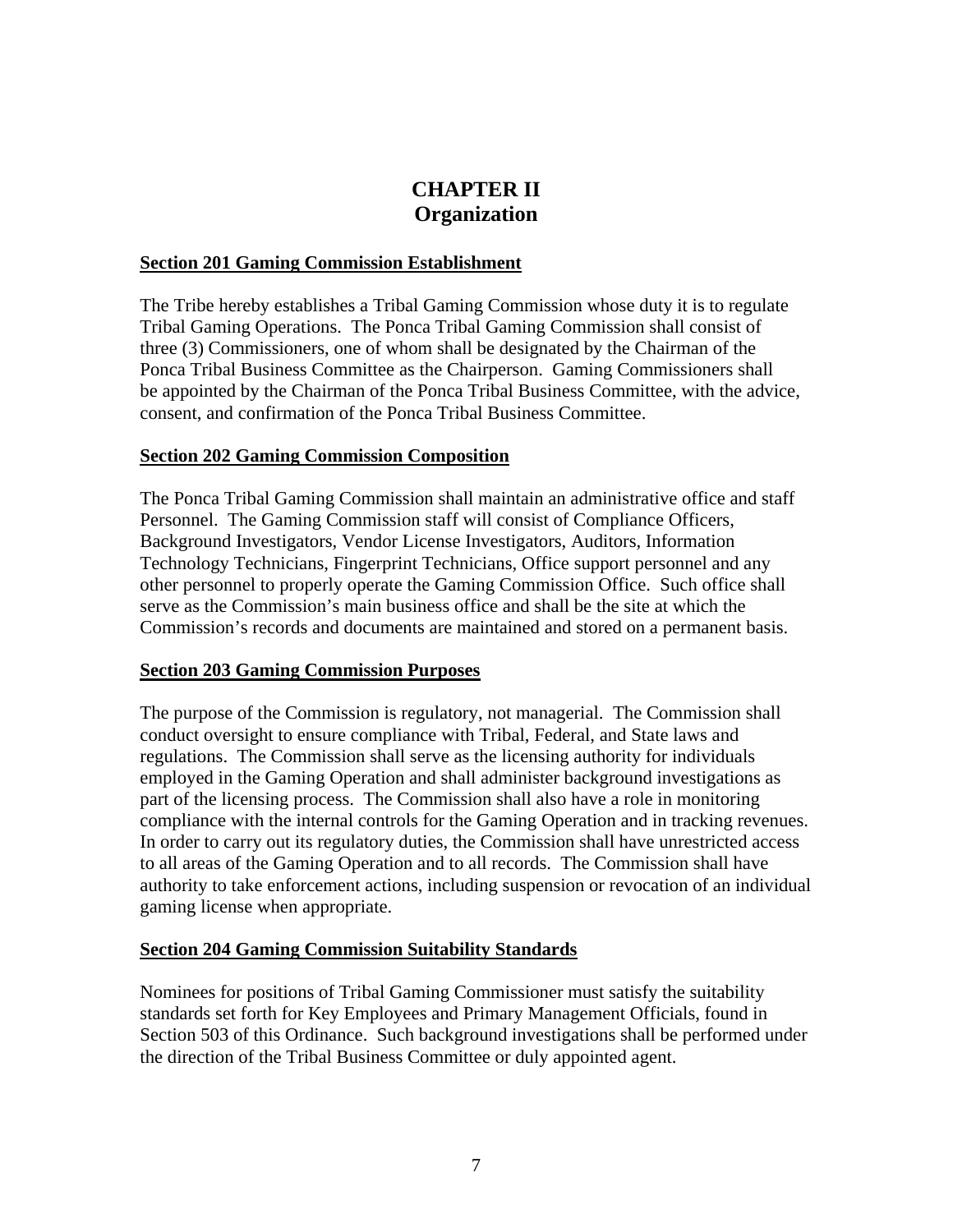#### **Section 205 Gaming Commission Powers and Duties**

The Ponca Tribal Gaming Commission shall:

- 1. Administer, monitor and enforce all provisions of the Gaming Ordinance.
- 2. Conduct or cause to be conducted background investigations, at a minimum, on primary management officials, key employees and any or all other employees as necessary;
- 3. Review and approve all investigative work conducted;
- 4. Report results of background investigations to the NIGC;
- 5. Obtain and process fingerprints;
- 6. Determine the eligibility of persons to be licensed, have licenses renewed, suspended, conditioned, revoked, or denied;
- 7. Determine departmental budget;
- 8. Assess and collect fees;
- 9. Make licensing Suitability Determinations, which shall be signed by the Chairman of the Gaming Commission;
- 10. Issue and review gaming licenses to management officials and employees of the operation, consistent with the Suitability Determination;
- 11. Issue Gaming Establishment/Facility licenses to Tribal Gaming Operations;
- 12. Inspect, examine and monitor all gaming activities, and have immediate access to review, inspect, examine, photocopy and audit all records of the Gaming Establishment/Facility;
- 13. Ensure compliance with all Tribal, State, and Federal laws, rules, and regulations regarding Indian gaming;
- 14. Investigate any suspicion of wrongdoing associated with any gaming activities;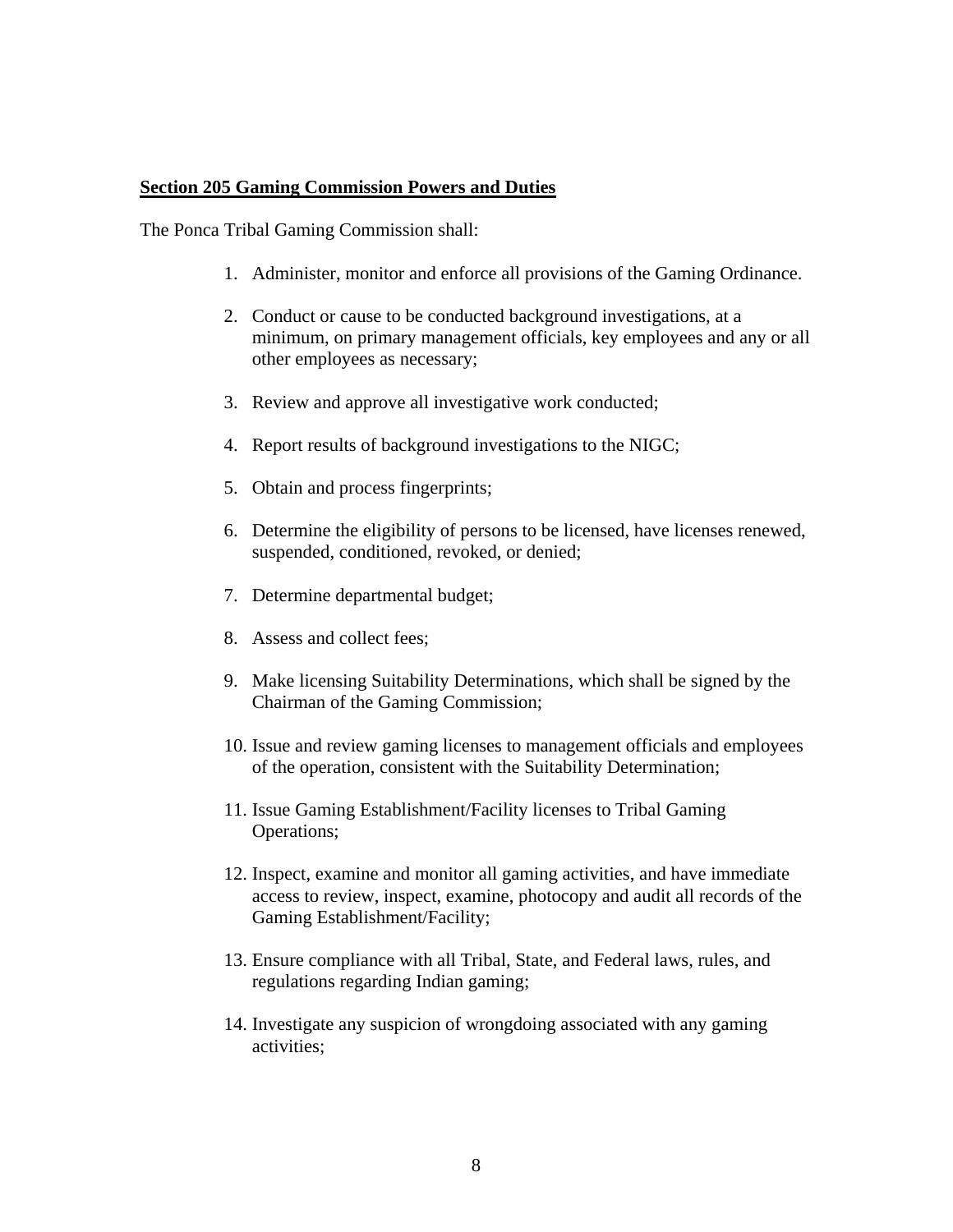- 15. Review Patron complaints, in compliance with procedures established in the Gaming Ordinance and other Tribal gaming regulations;
- 16. Comply with any and all reporting requirements under the Indian Gaming Regulatory Act, Tribal-State Compact to which the Tribe is a party, and any other applicable law;
- 17. Promulgate and issue regulations necessary to comply with applicable Tribal internal control standards and the MICS of the NIGC;
- 18. Promulgate and issue regulations on the levying of fees and/or taxes associated with gaming license applications;
- 19. Promulgate and issue regulations on the levying of fines and/or suspension or revocation of gaming licenses for violations of the Gaming Ordinance, or any other Federal, Tribal or State gaming regulations;
- 20. Establish a list of persons not allowed to gamble in Tribal Gaming Establishments/Facilities in order to maintain the integrity of gaming;
- 21. Establish a list of persons who have voluntarily asked to be excluded from Tribal Gaming Establishments/Facilities and create regulations for enforcing this exclusion;
- 22. Provide referrals and information to the appropriate law enforcement officials when such information indicates a violation of Tribal, Federal, or State statues, Ordinances, or resolutions; and
- 23. Perform such other duties the Commission deems appropriate to fully perform its duties for the proper regulation of the Tribal Gaming Operation.

#### **Section 206 Gaming Commission Records**

- A. The Commission shall ensure that all records and information obtained as a result of an employee background investigation shall remain confidential and shall not be disclosed to persons who are not directly involved in the licensing and employment processes. Information obtained during the course of an employee background investigation may only be disclosed to members of management, human resource personnel or others employed by the Tribal Gaming Operation on a need-to-know basis for actions taken in their official capacities.
- B. This Section does not apply to requests for such information or records from any Tribal, Federal or State law enforcement or regulatory agency, or for the use of such information or records by the Commission and staff in the performance of their official duties.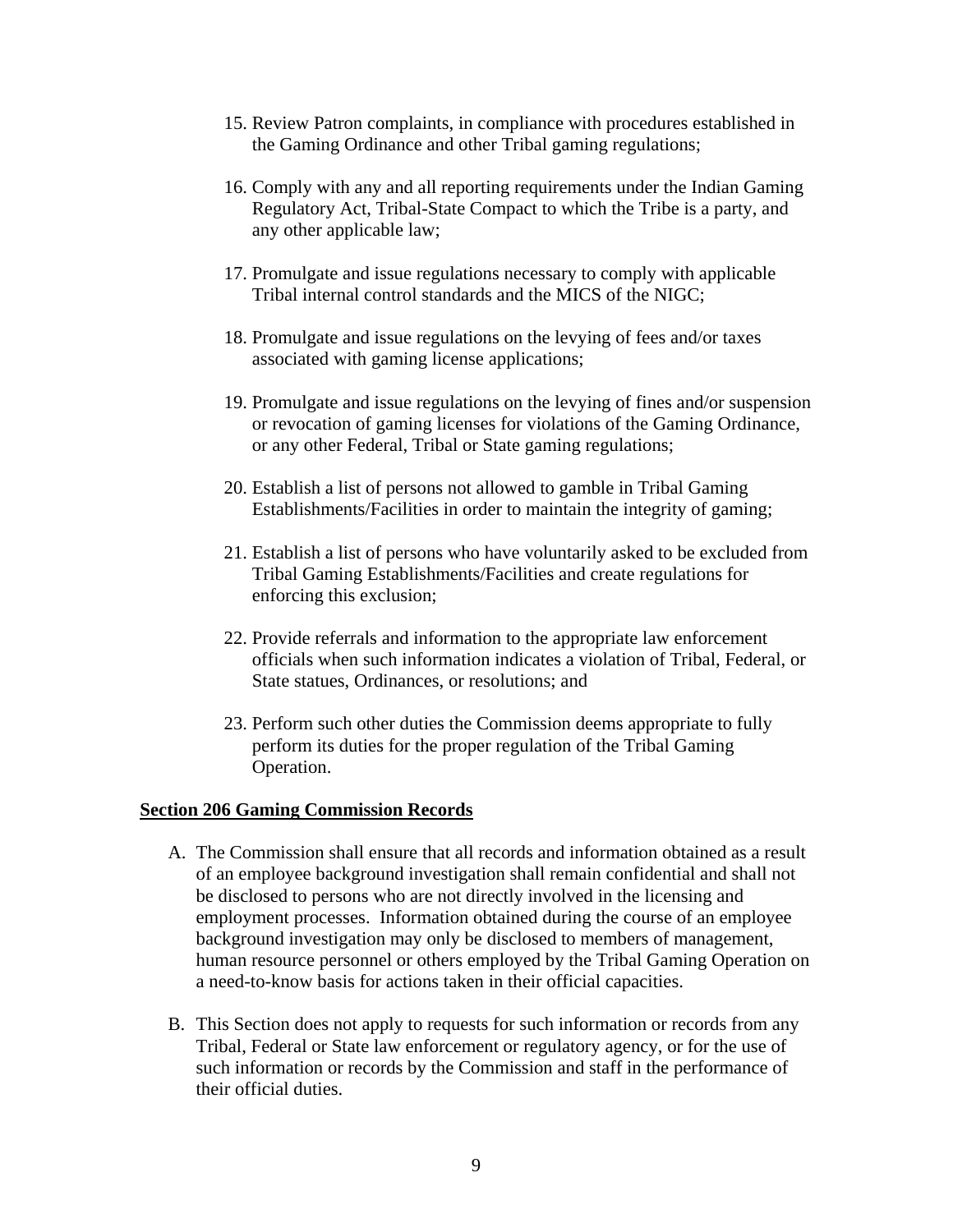- C. The Commission shall keep a written record of all its meetings.
- D. The Commission shall maintain an administrative office. No individual except a Commissioner or other authorized employee or agent of the Commission may possess a key to or may enter any Commission office without the permission of the Commission. No person may access such records except a Commissioner, a person duly authorized by the Commission or an attorney for the Commission.

### **Section 207 Ethics**

- A. The Tribe recognizes that the duties of the Commission include making important decisions on highly sensitive issues. As such, the Tribe has determined that the Commission shall be held to extremely high ethical standards. Prior to taking their positions on the Commission (members and staff), the members and staff shall agree to be bound by the following principles:
	- 1. Members and staff shall not hold financial interests that conflict with the conscientious performance of their duties as managers and regulators.
	- 2. Members and staff shall not engage in financial transactions using nonpublic information or allow the improper use of such information by others on their behalf to further any private interest.
	- 3. Members and staff shall not solicit or accept any gift or other item of monetary value, including complimentary items or services from any person or entity seeking official action or inaction from, doing business with, or conducting activities regulated by the member's organization, or whose interests may be substantially affected by the performance or nonperformance of the member's duties.
	- 4. Members and staff shall make no unauthorized commitments or promises of any kind purporting to bind the Tribe.
	- 5. Members and staff shall not use their positions for private gain.
	- 6. Members and staff shall act impartially, in accordance with all relevant Tribal, Federal, and State laws, and shall not give preferential treatment to any private organization or individual, including any persons related to members and staff.
	- 7. Members and staff shall ensure that Tribal property and gaming assets shall be properly segregated and safeguarded, and that such property and assets shall not be used for unauthorized activities.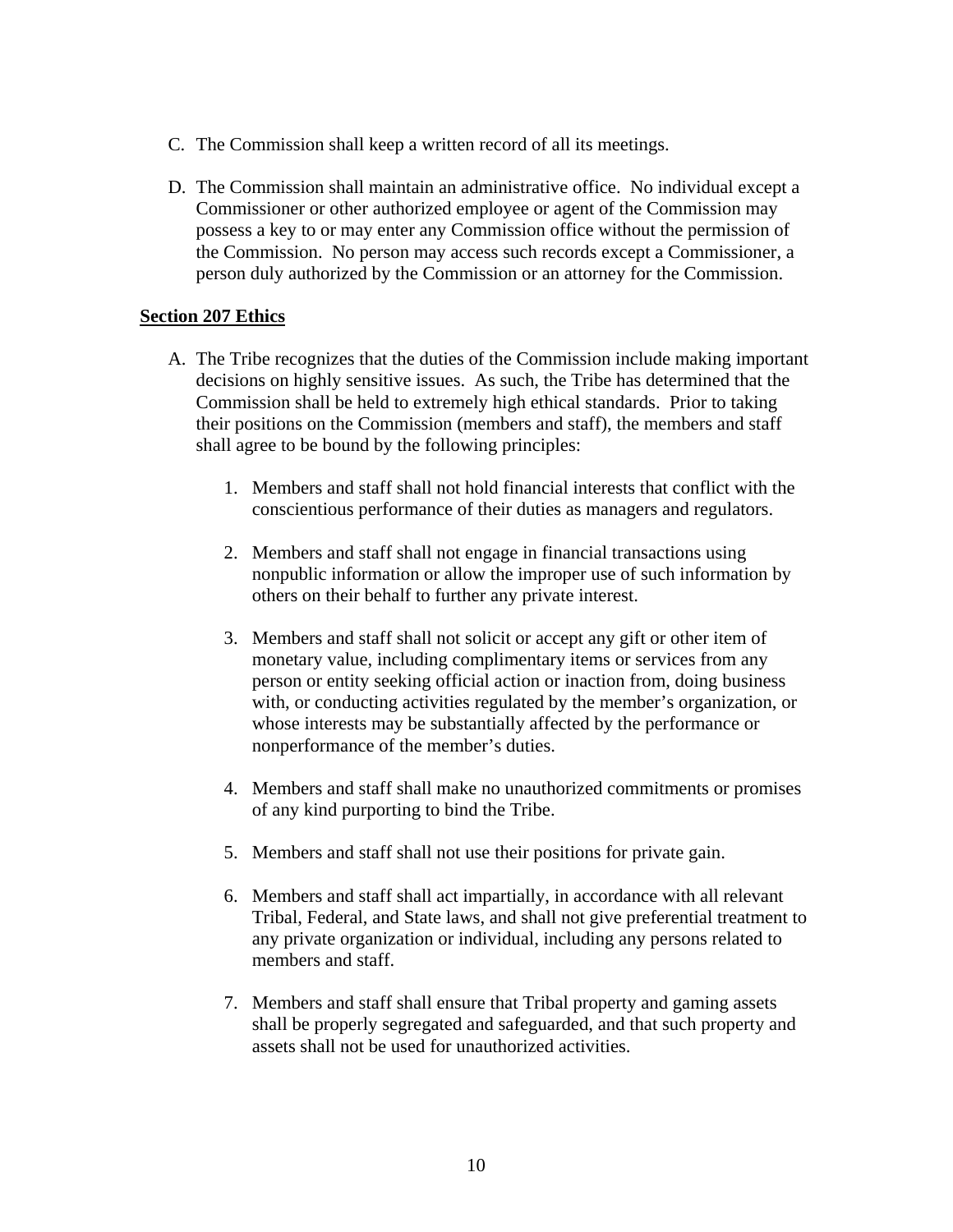- 8. Members and staff shall not engage in outside employment or activities, including seeking or negotiating for future employment, which conflict with their official duties and responsibilities.
- 9. Members and staff shall disclose waste, fraud, abuse, and corruption to appropriate authorities.
- 10. Members and staff shall endeavor to avoid any actions creating the appearance that they are violating the law or the ethical standards listed herein.
- 11. Members and staff shall disclose any real or apparent financial or personal conflicts. If there is a real conflict or the appearance of one, the member shall not take part in any decision related to the conflict.
- 12. Members and staff may not game in a facility operated by the Ponca Tribe.

#### **Section 208 Removal of Commissioners**

Once confirmed, a Gaming Commissioner of the Ponca Tribe may be removed by a twothird (2/3) majority vote of the Business Committee and only upon the following listed grounds:

 1. conviction or guilty plea entered to a felony involving theft, embezzlement, mis appropriations of funds, robbery, burglary or other violations based primarily on the wrongful taking or withholding of the property of another.

 2. conviction or guilty plea entered to a charge of destruction of property, assault or battery upon another person, or

3. conviction or guilty plea entered to a drug or alcohol related charge.

 a. This provision shall not apply to any such person as may have been convicted of any charge in this section 208 part 3 where said offense is so remote (over ten years) from the date of their appointment and whereas such charge was not a felony conviction.

 4. Falsifying information on application for employment or licenses issued pursuant to this ordinance.

 5. Failure to properly perform the duties of the office of the Gaming Commission and to enforce and uphold the Ponca Tribal Gaming Ordinance.

6. Any violation of Section 207 of this Ordinance.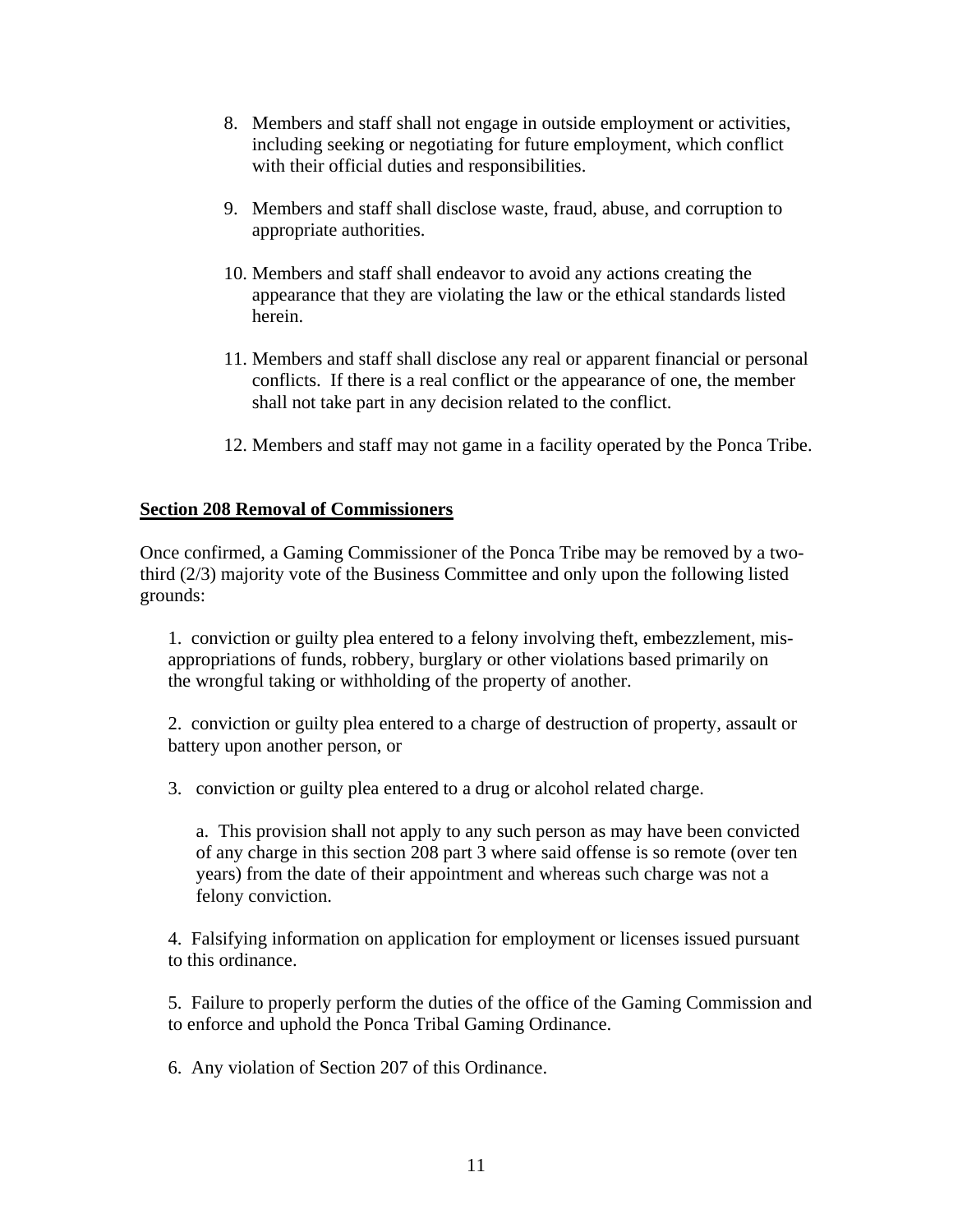# **CHAPTER III Prize and Tort Claims/Patron Disputes**

#### **Section 301 Prize and Tort Claims/Patron Disputes**

- A. Any Patron who has any dispute, disagreement or other grievance with the Gaming Operation in connection with his or her play of any covered game, the amount of any prize which has been awarded in connection with any covered game, the failure to be awarded a prize in connection with any covered game, or the right to receive a refund or other compensation in connection with any covered game, hereinafter "prize claim", must seek resolution of such dispute as identified and outlined within the Tribal-State Compact (ENR. S. B. No. 1252, Part 6 B and C "Prize Claim").
- B. Patrons having a tort claim for personal injury or property damage against the Gaming Operation arising out of incidents occurring at a Gaming Establishment/Facility or Gaming Operation, hereinafter "tort claim", shall be afforded due process in seeking and receiving just and reasonable compensation as outlined within the Tribal-State Compact (ENR. S.B. No. 1252, Part 6 A "Tort Claims").
- C. Any Patron who has any dispute, disagreement or other grievance with any area of the Gaming Establishment/Facility or Gaming Operation not related to Section 301 A and B (as stated above) may seek resolution of such dispute from the following persons and in the following order:
	- 1. a member of the staff in the relevant area of the Gaming Operation;
	- 2. the supervisor in the relevant area of the Gaming Operation in which the dispute arose;
	- 3. the manager of the relevant Gaming Operation;
- D. Resolutions of any dispute by the personnel of a Gaming Operation and the Patron shall always involve two or more staff members.
- E. All disputes, whether resolved or not, shall be reported in detail by the staff persons involved to their supervisor, or, in the case of the General Manager of the Gaming Operation, to the Ponca Tribal Gaming Commission.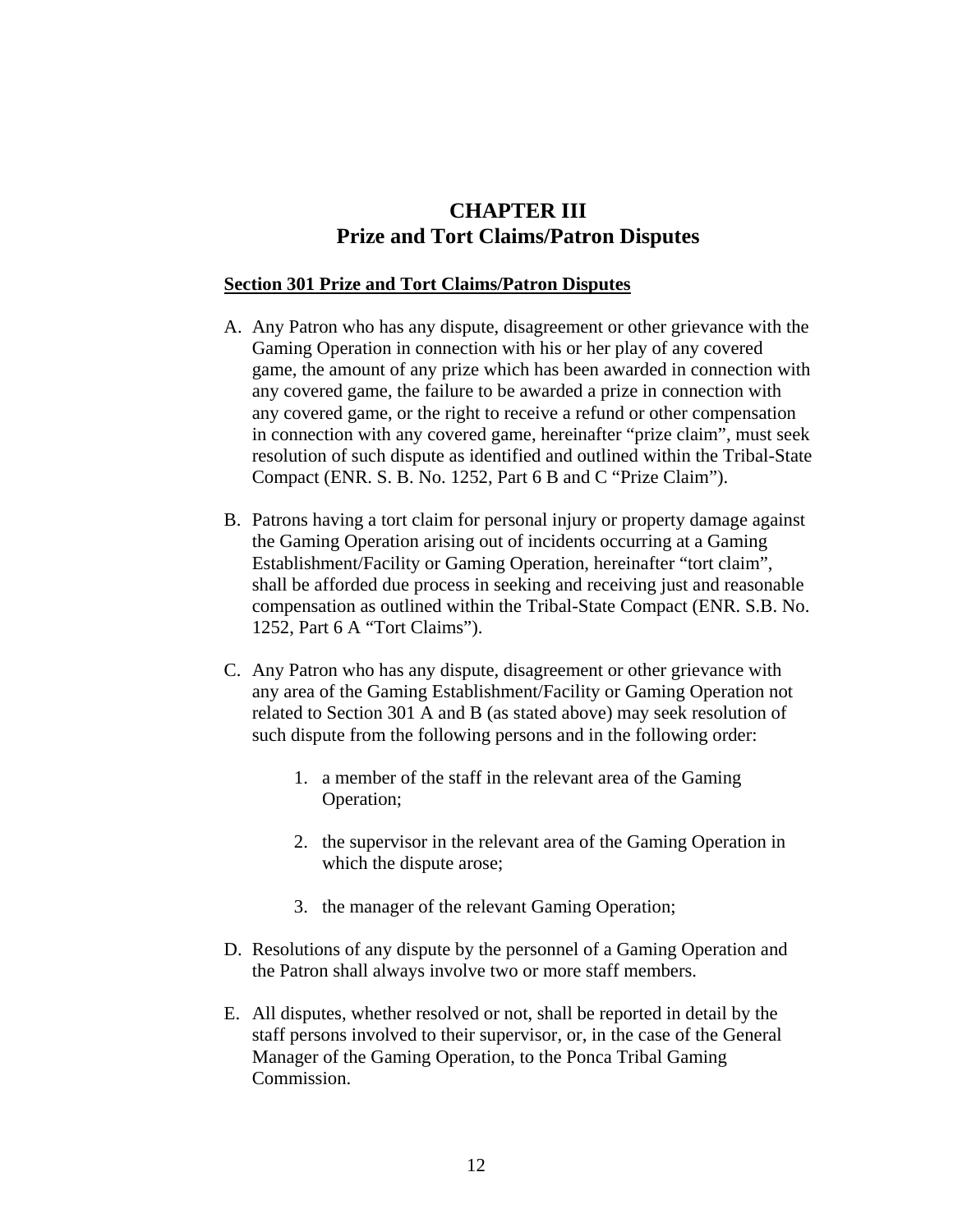F. Patron complaints must be filed within (10) ten days of the occurrence or event that has brought about the dispute.

# **Section 302 Patron Rights Regarding Disputes**

When a Patron brings a dispute for resolution to the Gaming Operation pursuant to Section 301 C, the complainant has the right to explain his/her side of the dispute, and to present witnesses in connection with any factual allegations. At each level, if the dispute remains unresolved, the complainant shall be informed of the right to take the dispute to the next higher level. For disputes that are unresolved upon the completion of steps 1, 2, and 3 of Section 301 C, the Gaming Operation shall forward all documentation indicating the efforts to resolve the dispute to the Ponca Tribal Gaming Commission.

# **Section 303 Gaming Commission Action of Patron Disputes**

All unresolved disputes which are submitted to the Ponca Tribal Gaming Commission shall be decided by the Gaming Commission based on documented information provided by both the Gaming Operation and the complainant. The decision of the Gaming Commission shall be in writing, shall be issued within thirty days (30) of submission of the matter to the Gaming Commission, and shall be provided to the General Manager of the Gaming Operation and to the complainant. All decisions of the Ponca Tribal Gaming Commission are final.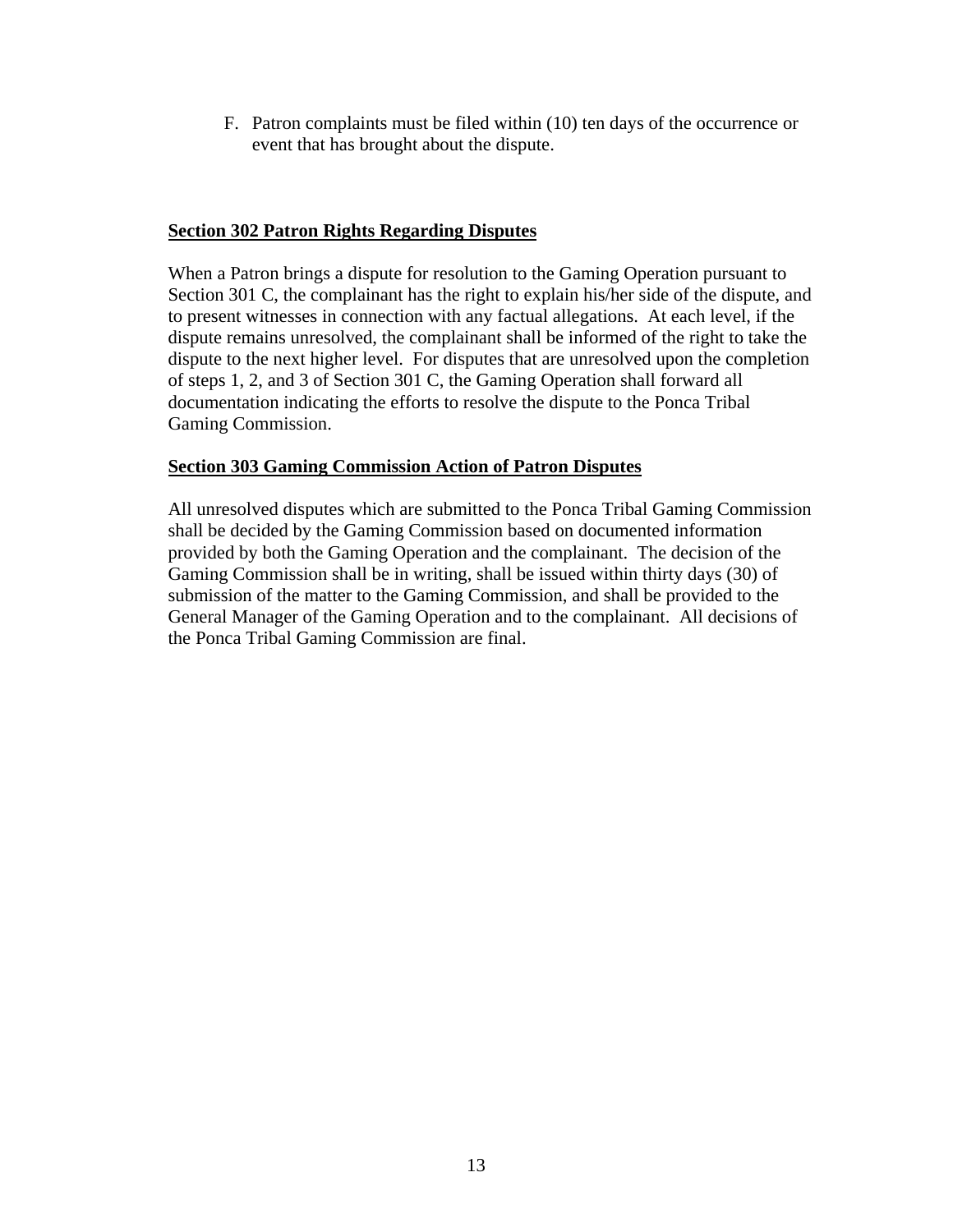# **CHAPTER IV Violations**

#### **Section 401 Violations**

- A. No Person shall operate or conduct any gaming activity in a Gaming Operation within the exterior boundaries of Tribal lands without a gaming license issued by the Ponca Tribal Gaming Commission as required by this Ordinance.
- B. No Person shall knowingly submit false or misleading information to the Commission or the Tribe.
- C. No Management Contractor shall fail to account fully for all monies received or collected in connection with gaming activities or to file any report required by the management contract.
- D. No Minor shall be employed by a Gaming Operation or shall otherwise be permitted entry into the Gaming Establishment/Facility or to participate in any gaming activities. Minors may be allowed entry into casino restaurants for dining purposes. If no alcoholic beverages are served or allowed in the Gaming Establishment/Facility, a minor is defined as anyone under the age of 18 years. Gaming Establishment/Facilities who serve alcoholic beverages must determine the definition of a minor based on applicable State Law.
- E. No Person shall engage in cheating in any gaming activity or engage in any fraudulent conduct affecting either the Tribe or a Patron or a Gaming Operation.
- F. No Person, other than an officer of the Ponca Tribal Law Enforcement, or Cross-Commissioned Law Enforcement Agencies, or Ponca Security Personnel, may enter or remain in a Gaming Establishment/Facility licensed under this Ordinance while in the possession of a firearm or other weapon (s).
- G. Any Person who is In Privity With a person who violates this Ordinance shall be deemed to be in violation of the Ordinance to the same extent as the violator, and shall be treated accordingly.
- H. Where applicable, the Management Contractor is responsible for ensuring that all primary management officials and key employees assisting in the operation of any gaming activity on the Management Contractor's behalf comply with this Ordinance. A violation by any such official(s) or employees, unless otherwise provided in a approved management contract, shall be deemed a violation by the Management Contractor and shall subject the contractor to civil enforcement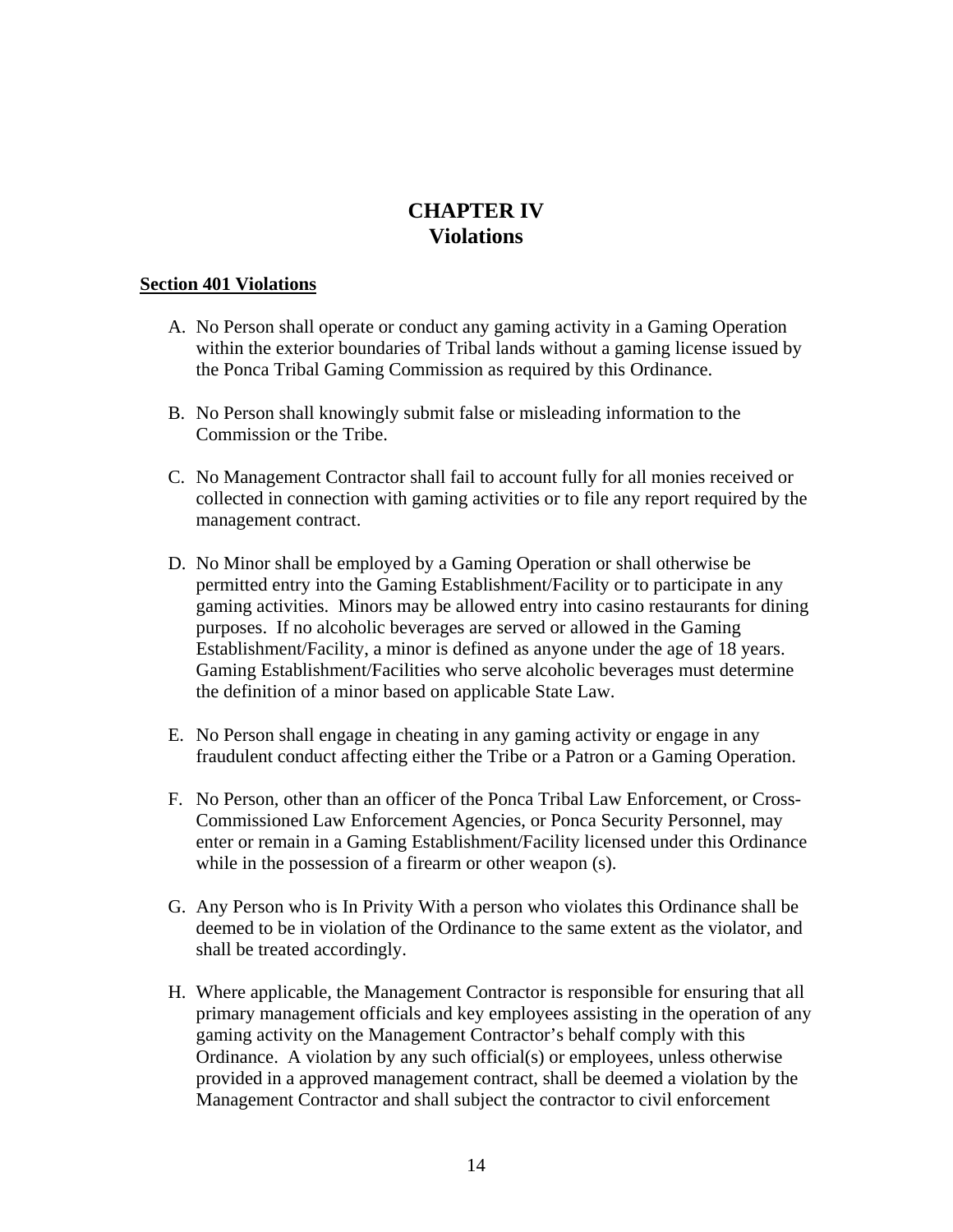action. It shall not be a defense that the Management Contractor was unaware of the violation.

- I. No person, whether playing or conducting any gaming activity authorized under this Ordinance, shall:
	- 1. use bogus or counterfeit cards, or substitute or use any game cards that have been tampered with;
	- 2. employ or have on one's Person any cheating device to facilitate cheating in any gaming activity; or
	- 3. knowingly cause, aid, abet, or conspire with another Person or cause any Person to violate any provision in the Ordinance or any rule adopted under this Ordinance.
- J. A Gaming Operation's establishment shall be constructed, maintained, and operated in a manner that does not threaten the environment or the public health and safety.

#### **Section 402 Ejection of Patrons**

- A. The following improper conduct shall result in ejection of a Patron from any Gaming Establishment/Facility:
	- 1. Cheating;
	- 2. possession of weapons in the gaming establishment
	- 3. possession of alcohol that has been brought by a Patron in to the Gaming Establishment/Facility or onto Tribal property;
	- 4. possession of a controlled substance in the Gaming Establishment/Facility or on Tribal property;
	- 5. disorderly conduct, including the willful, or wanton disregard for the rights of others; i.e. theft of any type, fighting, disturbing the peace, indecent language or gestures;
	- 6. failure to comply with staff instructions or house rules or any other act which is disruptive to the Gaming Operation; or
	- 7. is visibly under the influence of liquor, a drug or other intoxicating substance.
- B. Failure by a Patron to provide legal proof of age (i.e. State or Governmental issued ID, driver's license, etc.) when requested by Gaming Operation personnel shall result in ejection of the Patron from the premises.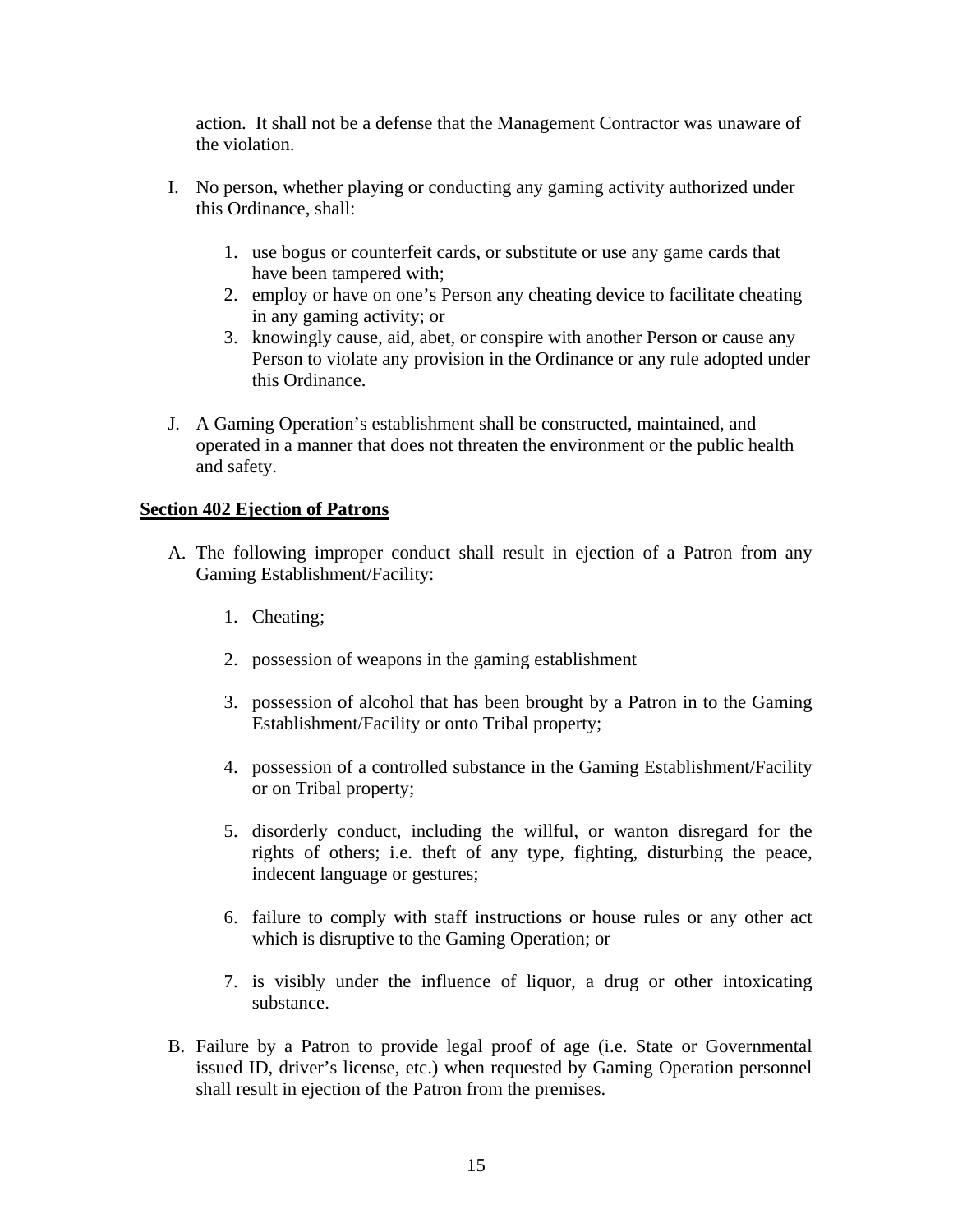- C. Ejection of a Patron shall be accomplished by Security Personnel or the Ponca Tribal Law Enforcement or Cross-Commissioned Law Enforcement Agencies, upon committing violations(s) as identified within this Ordinance, or at the request of the Gaming Operation.
- D. Either the employee manager or Management Contractor of the Gaming Operation or an alternate designated by either shall be present at all times to resolve complaints by Patrons involving the operation of Class I, Class II, or Class III games at the establishment.

#### **Section 403 Right to Exclude or Remove**

If the Commission deems it in the best interest of the Tribe, the Commission may exclude or remove any Persons from the premises of any Gaming Operation. The employee manager or Management Contractor of the Gaming Operation shall also have the authority to exclude or remove any Person from the Gaming Establishment/Facility, and all such actions shall be reported to the Commission within 24 hours of the taking of such action.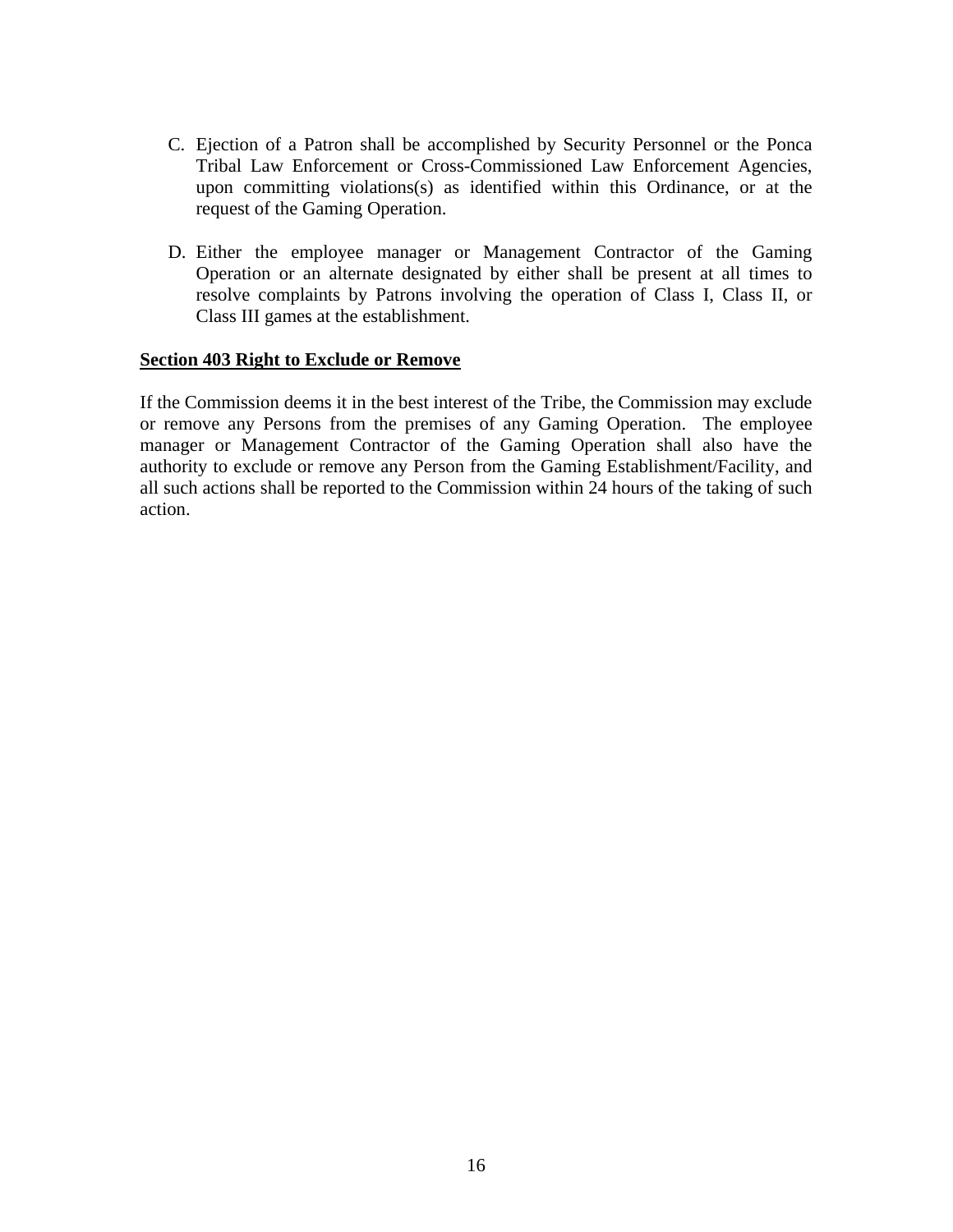# **CHAPTER V Employee Licensing**

#### **Section 501 Requirement of Gaming Licenses**

A tribal gaming license is required of the following individuals:

- 1. Primary Management Officials;
- 2. Management Contractors:
- 3. Key Employees;
- 4. all other employees of any Gaming Operation; and
- 5. all Commissioners and employees of the Gaming Commission.

#### **Section 502 Standards for Employee Licenses**

**A**. Licenses issued hereunder to Primary Management Officials, Management Contractors, and Key Employees shall be issued according to requirements at least as stringent as those set forth in 25 CFR §§556 and 558, and any amendments thereto.

**B.** Recognizing the need for an established procedure for the licensing/permitting of the Ponca Tribal gaming facility employees, the following is hereby declared to be a policy of the Ponca Tribal Gaming Commission. Pursuant to federal law (P.L. 100-497) regarding gaming on Indian lands, each gaming Tribe shall ensure that there exists a standard whereby any Person whose prior activities, criminal record, if any, or reputation, habits and associations pose a threat to the public interest or to the effective regulation of gaming, or create or enhance the dangers of unsuitable, unfair, or illegal practices and methods and activities in the conduct of gaming shall not be eligible for employment. Therefore, the purpose of the Regulation shall be construed to protect the Ponca Tribal Gaming Operation from potentially detrimental influences.

#### **Section 503 Licensing for Key Employees and Primary Management Officials**

A. The Tribe shall ensure that the policies and procedures set out in this section are implemented with respect to Key Employees and Primary Management Officials employed at any gaming enterprise operated on Indian lands. The Tribe will issue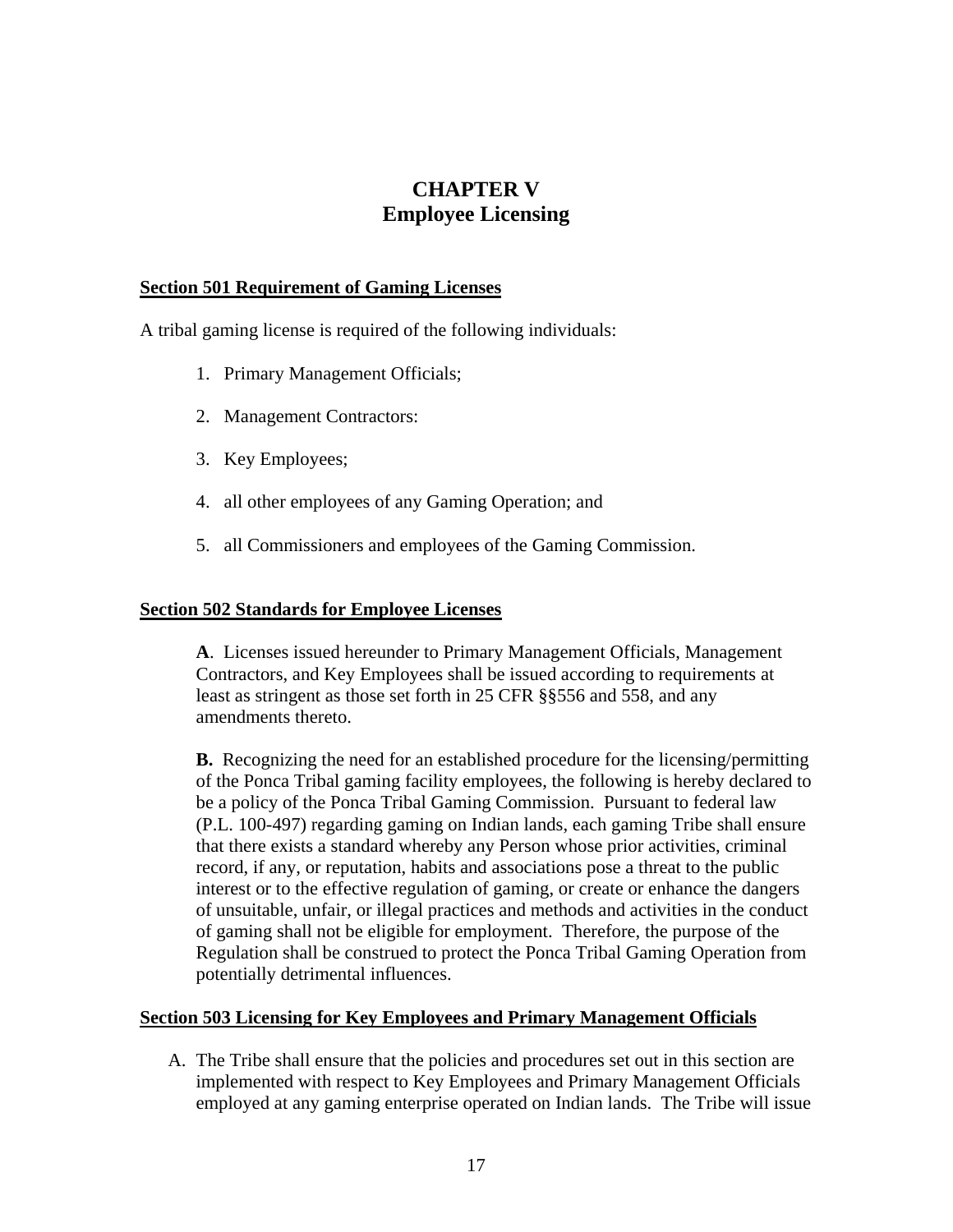licenses and perform background investigations according to requirements at least as stringent as 25 C.F.R. Parts 556 and 558, and part ten of the Tribal-State Compact. No Person shall be employed as a Primary Management Official, Key Employee or as an employee of any Gaming Operation within the jurisdiction of the Ponca Tribe of Oklahoma, unless such a Person has received and holds a valid license as required pursuant to this Ordinance.

B. As a condition of receiving a Key Employee license or Primary Management Official license, the holder thereof must acknowledge in writing that they understand the terms, including but not limited to, all provisions of this Gaming Ordinance, and conditions or receiving said license and agree to abide by the terms and conditions.

#### **Section 504 License Application Forms**

A. The following notice shall be placed on the application form for a Key Employee or a Primary Management Official:

In compliance with the Privacy Act of 1974, the following information is provided: Solicitation of the information of this form is authorized by 25 U.S.C. 2701 *et seq*. The purpose of the requested information is to determine the eligibility of individuals to be granted a gaming license. The information will be used by the National Indian Gaming Commission members and staff who have a need for the information in the performance of their official duties. The information may be disclosed to appropriate Federal, Tribal, State, local, or foreign law enforcement and regulatory agencies when relevant to civil, criminal or regulatory investigations or prosecutions or when necessary pursuant to a requirement by a tribe or the National Indian Gaming Commission in connection with the hiring or firing of an employee, the issuance or revocation of a gaming license, or investigation of activities while associated with a tribe or a gaming operation. Failure to consent to the disclosures indicated in this notice will result in a tribe's being unable to hire you in a primary management official or key employee position.

The disclosure of your Social Security Number (SSN) is voluntary. However, failure to supply a SSN may result in errors in processing your application.

B. The following additional notice shall be placed on the application form for a Key Employee or a Primary Management Official:

A false statement on any part of your application may be grounds for denying a license or the suspension or revocation of a license. Also, you may be punished by fines or imprisonment. (U.S. Code, Title 18, section 1001)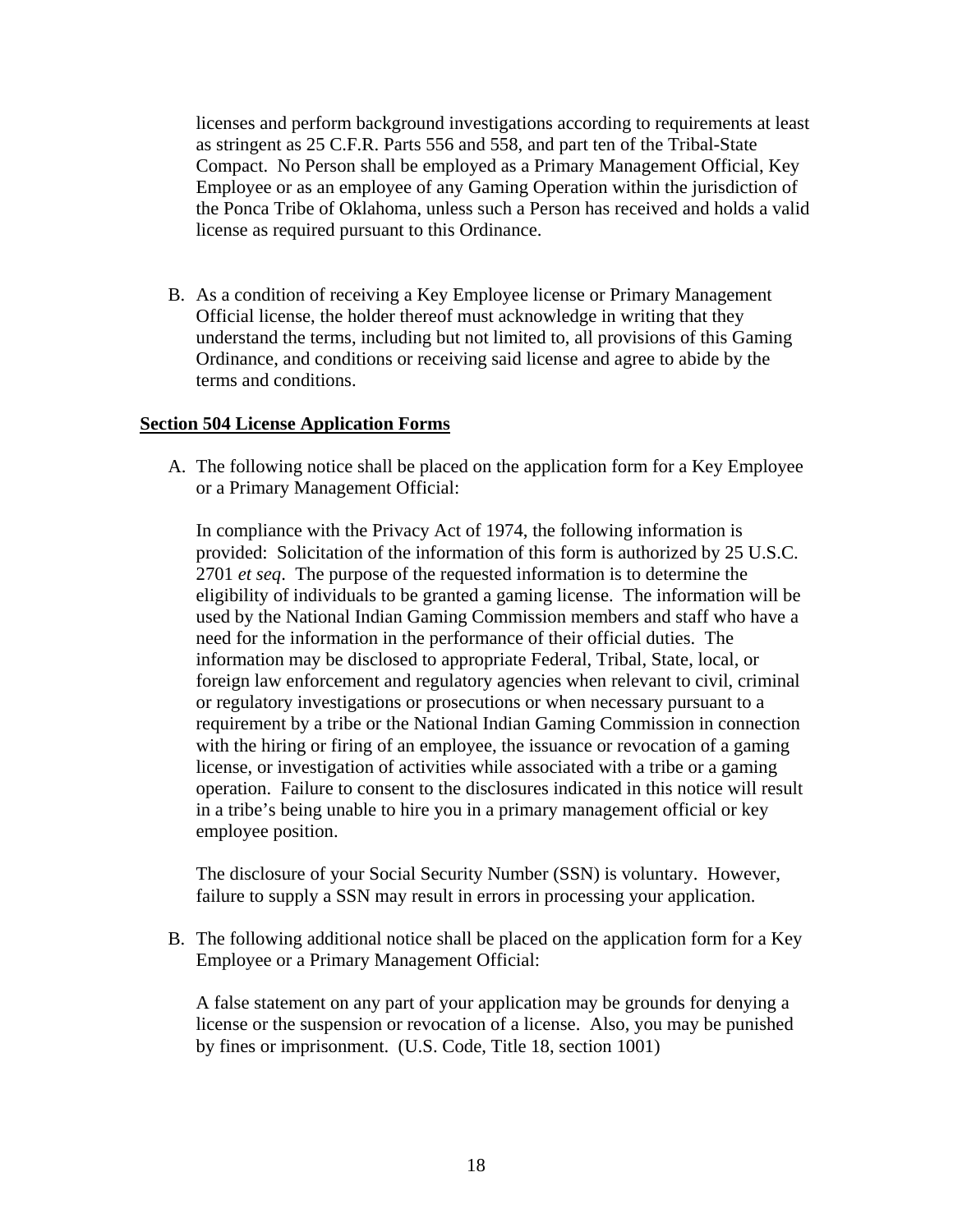# **Section 505 Non-transferability of License**

A license may not be assigned or transferred and is valid only for use by the person in whose name it is issued and at the Gaming Establishment/Facility for which it is issued.

# **Section 506 License Fees**

The Tribe may charge a license fee, to be set by the Commission, to cover its expenses in investigating and licensing Key Employees and Primary Management Officials of the Gaming Operation.

# **Section 507 Fingerprints**

- A. Each applicant for a Key Employee or Primary Management Official shall be required to have fingerprints taken as part of the license application procedure.
- B. Fingerprints shall be taken by the Ponca Tribal Gaming Commission. Fingerprints of Key Employee and Primary Management Official applicants will then be forwarded to the NIGC for processing through the FBI to determine the applicant's criminal history, if any.

# **Section 508 Background Investigation**

- A. The Commission is responsible for conducting background investigations and suitability determinations.
- B. The Commission shall request from each Primary Management Official and from each Key Employee all of the following information:
	- 1. Full name, other names used (oral or written), social security number(s), birth date, place of birth, citizenship, gender, all languages (spoken or written):
	- 2. Currently and for the previous five years: business and employment positions held, ownership interests in those businesses, business and residence addresses, and driver's license numbers;
	- 3. The names and current addresses of at least three personal references, including one personal reference who was acquainted with the applicant during each period of residence listed under paragraph (B)(2) of this section: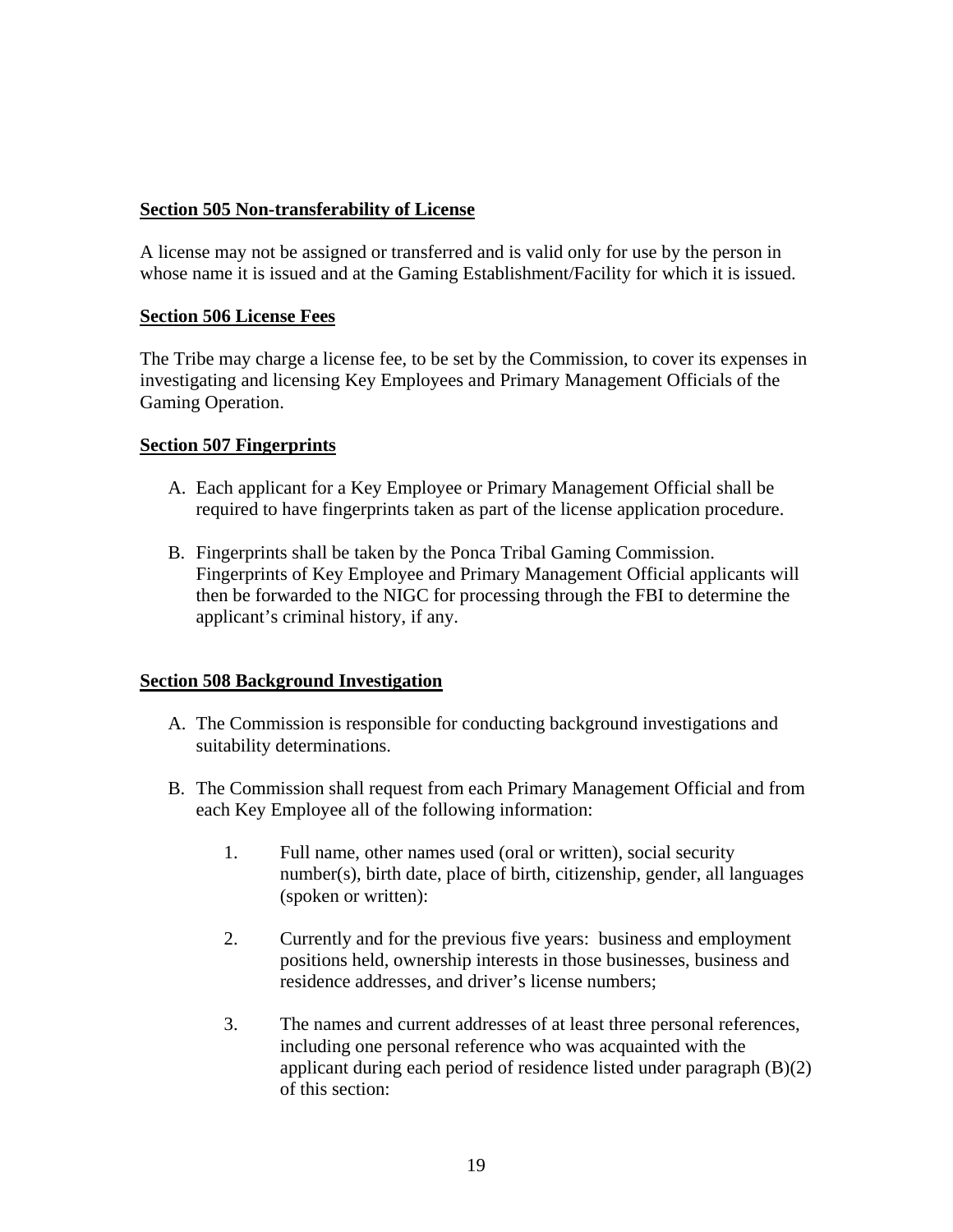- 4. Current business and residence telephone numbers;
- 5. A description of any existing and previous business relationships with Indian Tribes, including ownership interests in those businesses;
- 6. A description of any existing and previous business relationships with the gaming industry generally, including ownership interests in those businesses;
- 7. The name and address of any licensing or regulatory agency with which the Person has filed an application for a license or permit related to gaming, whether or not such license or permit was granted;
- 8. For each felony for which there is an ongoing prosecution or a conviction, the charge, the name and the address of the court involved, and the date and disposition if any;
- 9. For each conviction or ongoing misdemeanor prosecution (excluding minor traffic violations), within ten years of the date of the application, the name and address of the court involved and the date and disposition;
- 10. For each criminal charge (excluding minor traffic charges), whether or not there is a conviction, if such criminal charge is within ten years of the date of the application and is not otherwise listed pursuant to paragraph  $(B)$   $(8)$  or  $(B)$   $(9)$  of this section, the criminal charge, the name and address of the court involved and the date and disposition;
- 11. The name and address of any licensing or regulatory agency with which the Person has filed an application for an occupational license or permit, whether or not such license or permit was granted;
- 12. A recent photograph;
- 13. Military service history; and
- 14. Any other information the Commission deems relevant.

# **Section 509 Procedures for Conducting a Background Check on Applicants**

A. As part of its review procedure, the Commission or its agent shall employ or engage an investigator to conduct a background investigation on each applicant sufficient to allow the Commission to make an eligibility determination. The investigator shall: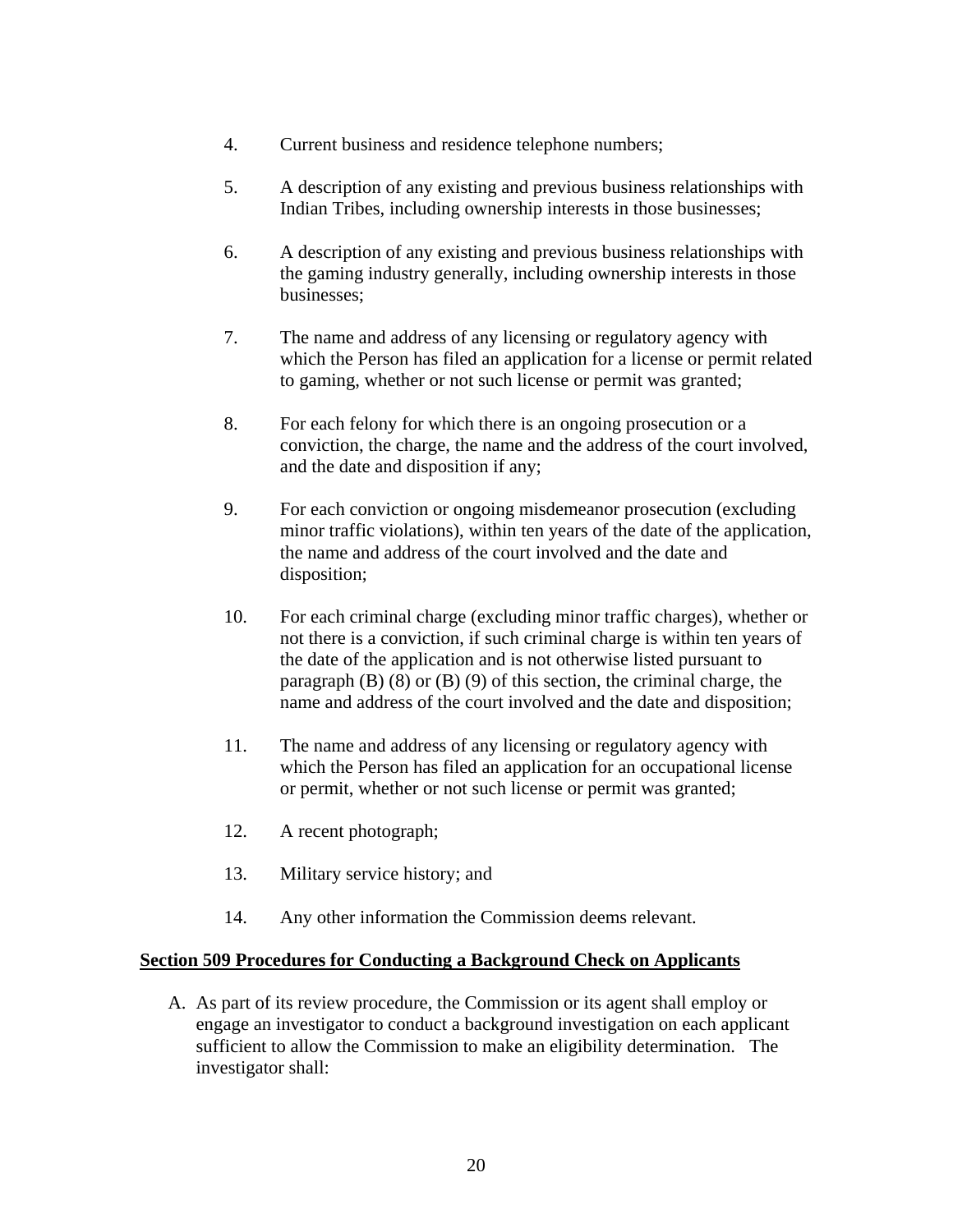- 1. Verify the applicant's identity through items such as a social security card, driver's license, birth certificate, or passport;
- 2. Contact each personal and business reference provided in the license application, when possible;
- 3. Obtain a personal credit check
- 4. Conduct a criminal history check via the submission of the applicant's fingerprints to the NIGC, and further obtain information from the appropriate court regarding past felony and/or misdemeanor convictions and criminal charges within the last ten years.
- 5. Inquire into any previous or existing business relationships with the gaming industry and Indian tribes by contacting the entities or Tribes;
- 6. Verify the applicant's history and status with any licensing agency by contacting the agency; and
- 7. Take other appropriate steps to verify the accuracy of the information, focusing on problem areas noted.
- B. The Investigator shall create an investigative report noting the steps taken, information gained, potential problem areas, and disqualifying information.
- C. The Commission shall promise to keep confidential the identity of each Person interviewed in the course of the investigation, other than disclosure as required under Federal, Tribal, or State law.

# **Section 510 Eligibility Determination**

The Commission shall review a Person's prior activities, criminal record, if any, and reputation, habits and associations to make a finding concerning the eligibility of a Key Employee or Primary Management Official for employment in a gaming operation. If the Commission determines that employment of the Person poses a threat to the public interest or to the effective regulation of gaming, or creates or enhances dangers of unsuitable, unfair, or illegal practices and methods and activities in the conduct of gaming, a tribal gaming operation shall not employ that Person in Key Employee or Primary Management Official position.

# **Section 511 Procedures for Forwarding Applications and Reports for Key Employees and Primary Management Officials to NIGC**

A. When a Key Employee or Primary Management Official is employed to work at a Gaming Operation authorized by this Ordinance, the Commission shall forward to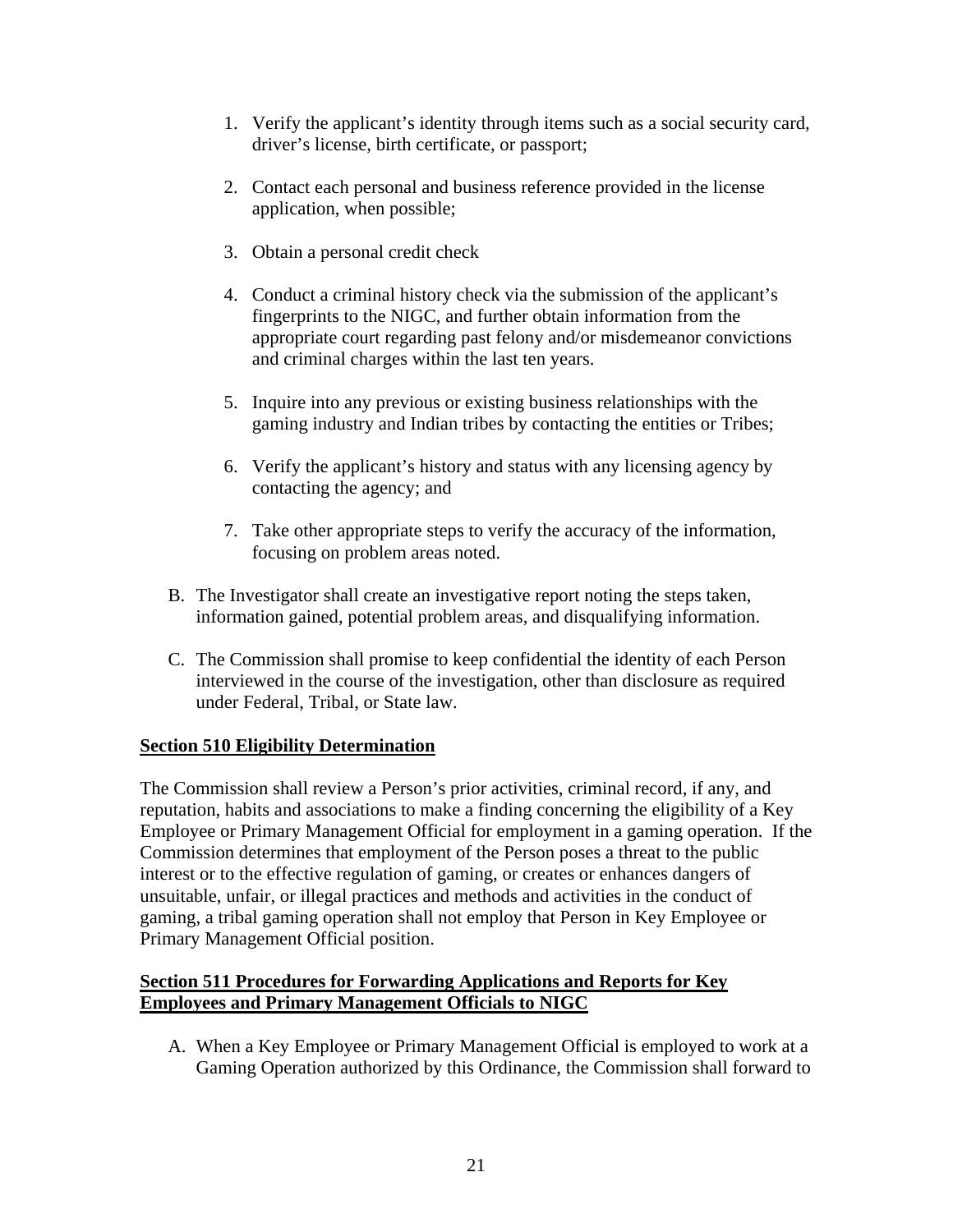the NIGC a completed application for employment that contains the notices and information listed in 25 CFR 556.2, 556.3, 556.4 and 556.5.

B. The Gaming Operation shall not employ as a Key Employee or Primary Management Official a Person who does not have a license after 90 days.

# **Section 512 Report to NIGC**

- A. When a Key Employee or Primary Management Official is employed to work at a gaming operation authorized by this Ordinance, the Commission shall prepare and forward a report on each background investigation to the NIGC. An investigative report shall include all of the following:
	- 1. Steps taken in conducting a background investigation;
	- 2. Results obtained;
	- 3. Conclusions reached; and
	- 4. The basis for those conclusions.
- B. The Commission shall forward the completed investigative report to the NIGC within sixty days after an employee begins work.
- C. The Commission shall submit, with the investigative report, a copy of the Eligibility Determination, unless the NIGC shall have advised the Tribe that the submission of the Eligibility Determination is not necessary. This Determination shall include a statement describing how the information submitted by the applicant was verified; a statement of results following an inquiry into the applicant's prior activities, criminal record, if any, and reputation, habits and associations; a statement showing the results of interviews of a sufficient number of knowledgeable people (such as former employers, personal references, and others referred to by the applicant) in order to provide a basis for the Commission to make a finding concerning the eligibility for licensing required for employment in a Gaming Operation; and a statement documenting the disposition of all potential problem areas noted and disqualifying information obtained.
- D. If a license is not issued to an applicant, the Commission:
	- 1. Shall notify the NIGC; and
	- 2. Shall forward copies of its Eligibility Determination and Investigative Report (if any) to the NIGC for inclusion in the Indian Gaming Individuals Records System.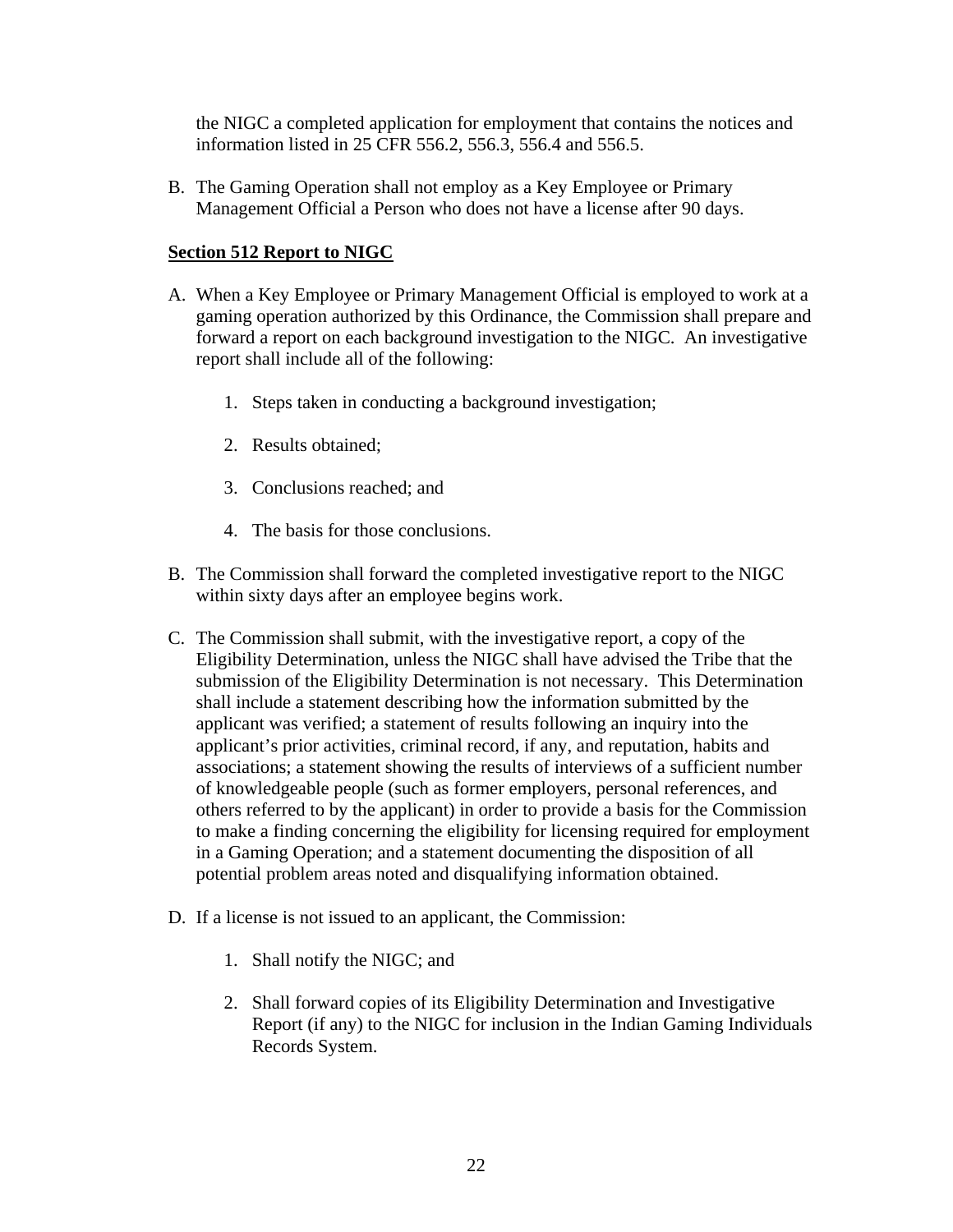E. With respect to all employees, and in particular Key Employees and Primary Management Officials, the Commission shall retain applications for employment and reports (if any) of background investigations for inspection by the Chairman of the NIGC or his or her designee for no less than three years from the date of termination of employment.

# **Section 513 Granting a Gaming License**

- A. If, within a thirty (30) day period after the NIGC receives a report, the NIGC notifies the Tribe that it has no objection to the issuance of a license pursuant to a license application filed by a Key Employee or a Primary Management Official for whom the Tribe has provided an application and investigative report to the NIGC, the Commission, acting for the Tribe, may issue a license to such applicant.
- B. Such license shall be valid for two years upon which the employee will re-apply for a renewal license.
- C. The Commission shall respond to a request for additional information from the Chairman of the NIGC concerning a Key Employee or a Primary Management Official who is the subject of a report. Such a request shall suspend the 30-day period under paragraph (a) of this section until the Chairman of the NIGC receives the additional information.
- D. If, within the thirty (30) day period described above, the NIGC provides the Tribe with a statement itemizing objections to the issuance of a license to a Key Employee or to a Primary Management Official for whom the Commission has provided an application and Investigative Report to the NIGC, the Tribe shall reconsider the application, taking into account the objections itemized by the NIGC. The Tribe shall make the final decision whether to issue a license to such applicant.
- E. No applicant has an absolute right to a gaming license. A gaming license is a revocable privilege and no holder acquires any vested rights therein or there under.

# **Section 514 License Suspension**

- A. If, after issuance of a gaming license, the Commission receives reliable information indicating that a Key Employee or a Primary Management Official is not eligible for employment, the Commission shall suspend such license and shall notify in writing the licensee of the suspension and the proposed revocation.
- B. The Commission shall notify the licensee of a time and a place for a hearing on the proposed revocation of a license by written letter. The licensee shall have ten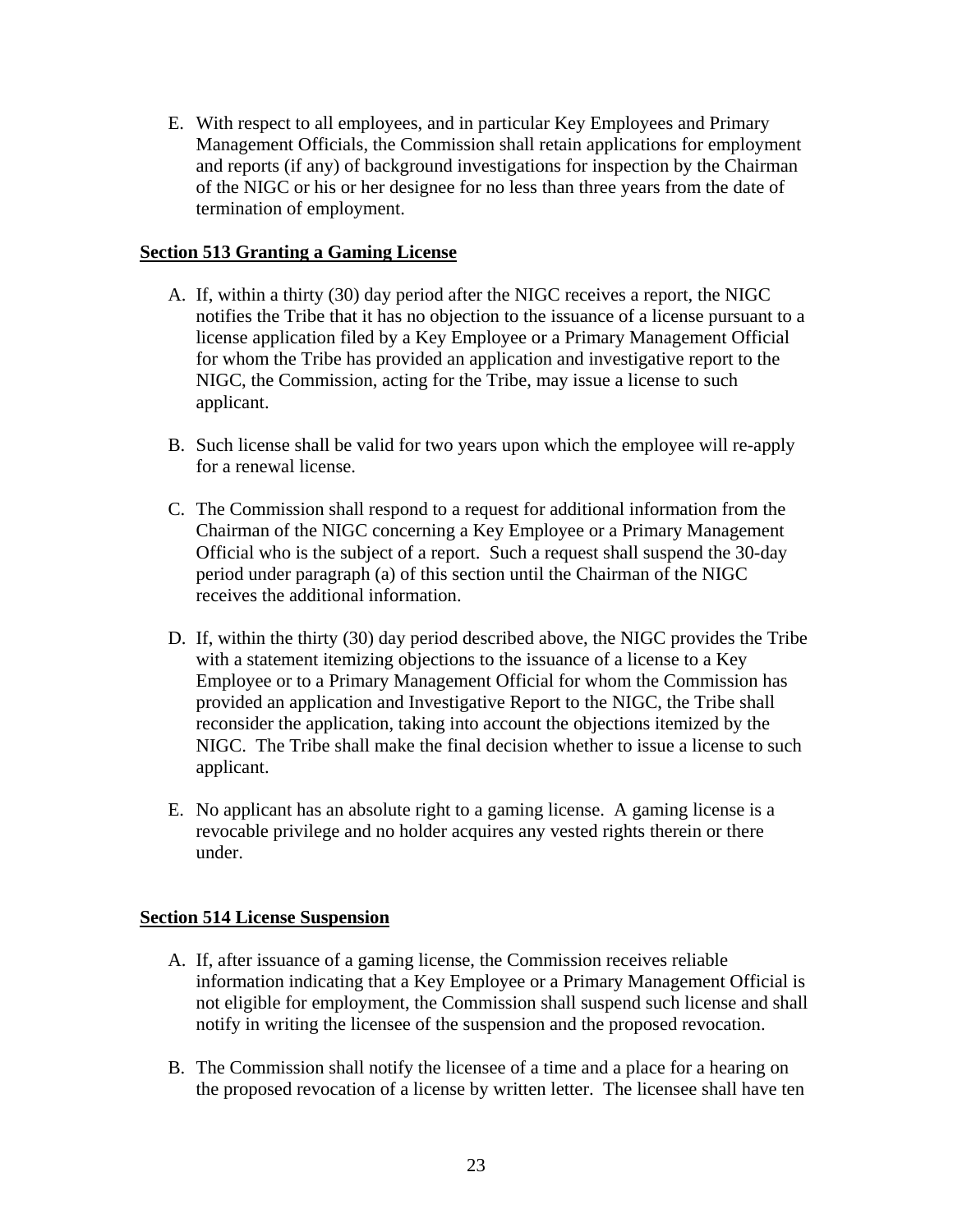days in which to reply to the notice of suspension and proposed revocation for a licensing hearing. The hearing shall convene within ten days of notification.

C. After a revocation hearing, the Commission shall decide to revoke or to reinstate a gaming license. The Commission shall notify the NIGC of its decision.

#### **Section 515 Board of Review for Licensing Disputes**

The Tribe has determined that, in order to adhere to this Ordinance and all gaming regulations, there shall be established a Tribal Gaming Board of Review (Board of Review). The Board of Review shall serve as the final review body for licensing disputes. The Board of Review shall consist of the three Commissioners.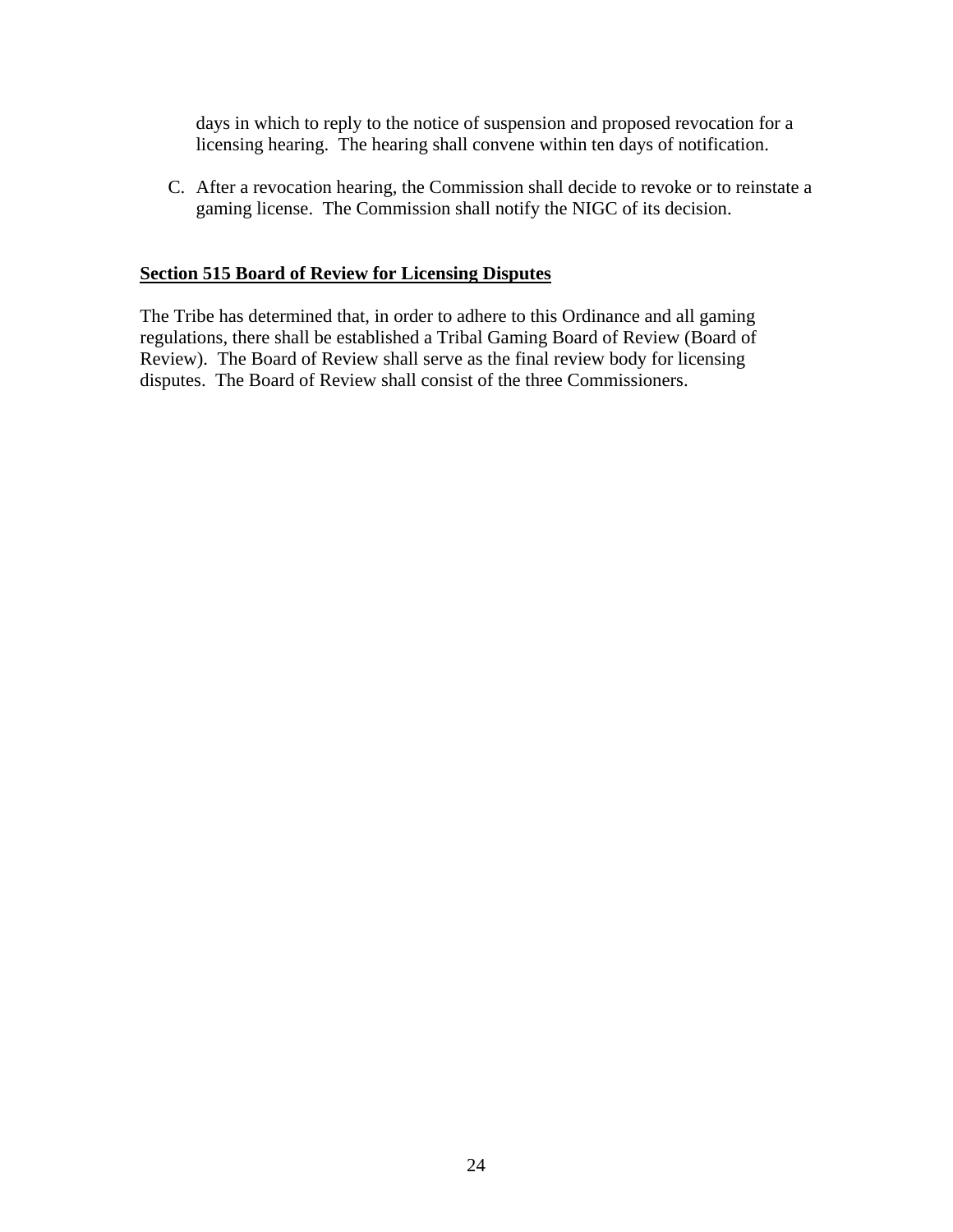# **CHAPTER VI Vendor Licensing**

#### **Section 601 Licensing for Vendors**

- A. Vendors of gaming services or supplies with a value of \$25,000 or more annually must have a Vendor License from the Commission in order to transact business with the Tribal gaming operation pursuant to the Tribal-State Gaming Compact. Contracts for professional legal and accounting services are excluded from this section.
- B. Gaming vendors are entities who provide gaming supplies and services, including cash-related services.
- C. Non-gaming vendors provide services that do not have the ability to impact the integrity of the Tribal Gaming Operations, such as media advertising, facility maintenance workers, linen and laundry services, and food and beverage suppliers. The Commission shall create a regulation detailing which vendors fall into this category and shall maintain a register of the non-gaming vendors that it licenses. The Commission may exempt from licensing requirements non-gaming vendors who:
	- 1. are a Tribal, Local, State, or Federal government agency;
	- 2. are regulated by the State of Oklahoma or the Tribe; or
	- 3. will provide goods of insubstantial or insignificant amounts or quantities if the Commission determines that licensing of the vendor is not necessary to protect the tribal and public interest.

#### **Section 602 Submission of a Vendor License Application**

In order to obtain a Vendor License, the business must complete a vendor application and submit to background checks of the business and its principals. Principals of a business include the officers, directors, management, owners, partners, non-institutional stockholders that either own at least 5% of the stock or are the ten largest stockholders, the on-sit supervisor or manager under the agreement with the Tribe, if applicable, and employees of the company conducting business on gaming property.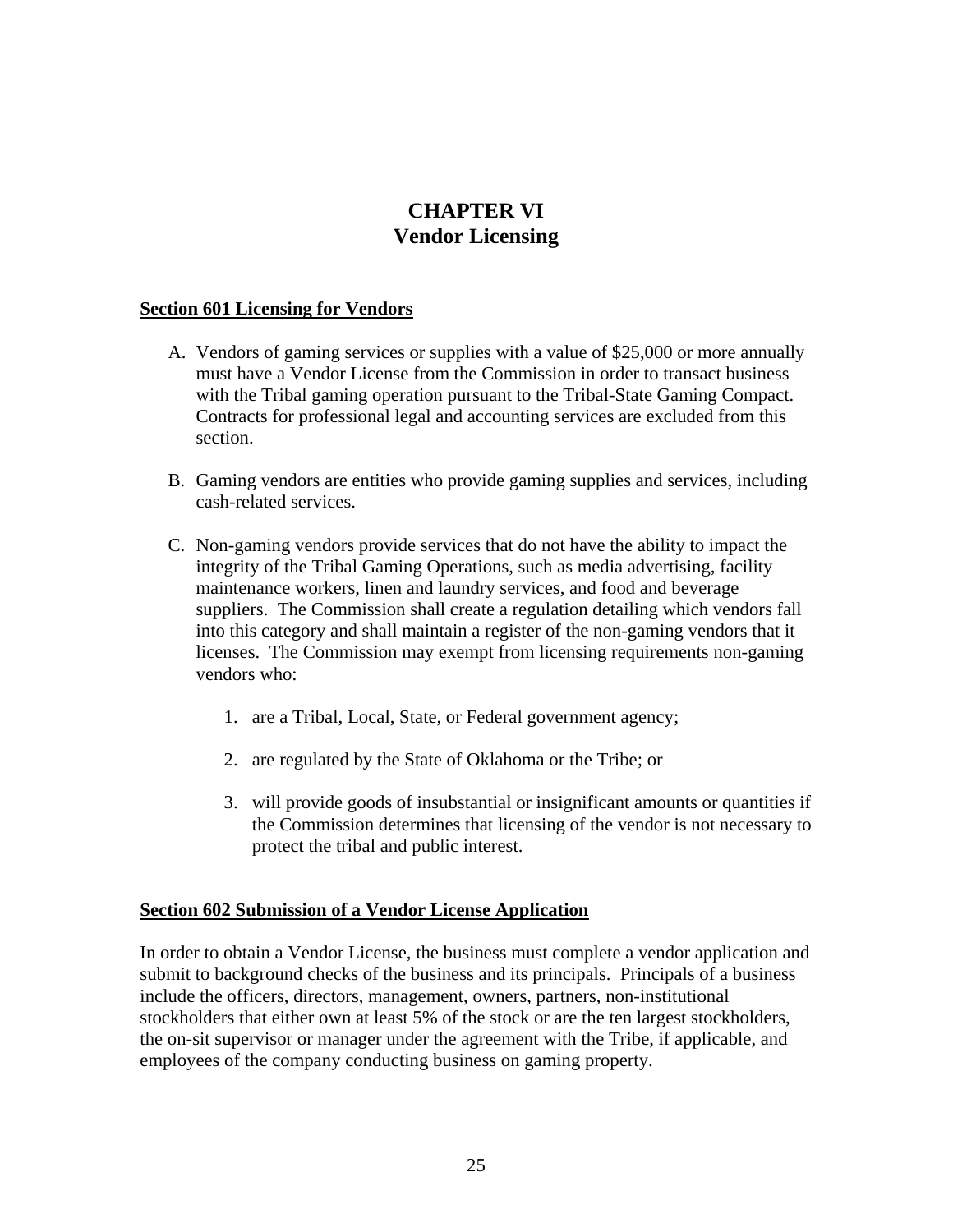#### **Section 603 Contents of the Vendor License Application**

- A. Applications for Vendor Licenses must include the following:
	- 1. Name of business, business address, business phone, federal tax ID number (or SSN if a sole proprietorship), main office address if different from business address, any other names the applicant has done business under, and the type of service applicant will provide;
	- 2. Whether the applicant is a partnership, corporation, limited liability company, sole proprietorship, or other entity;
	- 3. If the applicant is a corporation, the State of Incorporation;
	- 4. Trade name, other names ever used, names of any wholly owned subsidiaries or other businesses owned by the vendor or its principals;
	- 5. General description of the business and its activities;
	- 6. A description of any existing and previous business relationships with the gaming industry generally, including ownership interests in those businesses;
	- 7. A list of Indian tribes with which the vendor has an existing or previous business relationship, including ownership, financial, or management interests in non-gaming activities;
	- 8. Names, addresses, and phone numbers of three business references (two businesses and one bank), with whom the company had regularly done business.
	- 9. The name and address of any licensing or regulatory agency with which the business has filed an application for a license or permit related to gaming, whether or not such license or permit was granted;
	- 10. If the business has ever had a license revoked for any reason, the circumstances involved;
	- 11. A list of lawsuits to which the business has been or is involved, including the name and address of the court involved, and the date and disposition if any;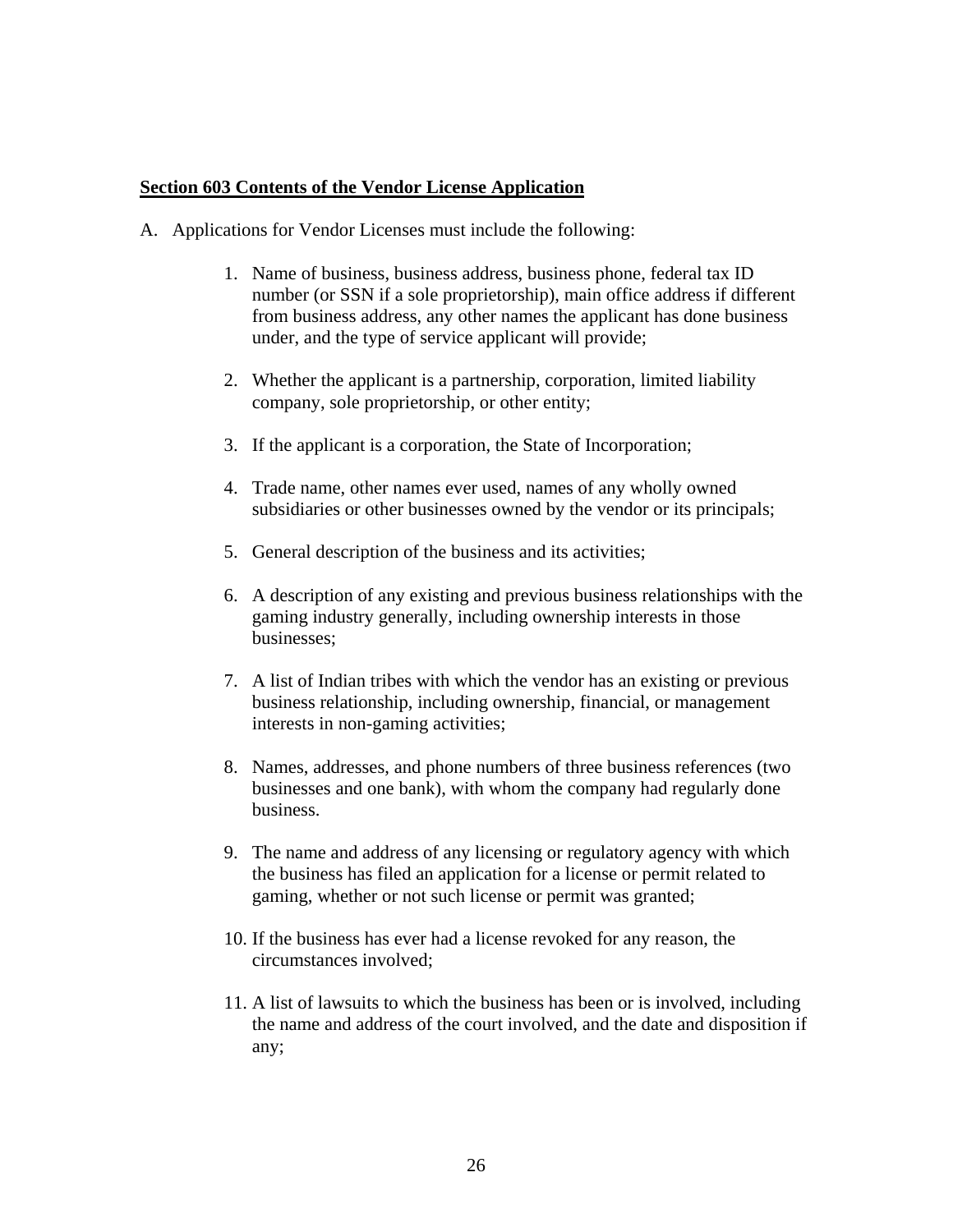- 12. List of the principals of the business, their social security numbers, addresses and telephone numbers, title, and percentage of ownership in the company; and
- 13. Any further information the Tribe deems relevant.

B. The following notice shall be placed on the application form for a vendor and its principals:

Inclusion of false or misleading information in the vendor application may be grounds for denial or revocation of the Vendor License.

C. The vendor shall be required to submit in writing any changes in the information since the original license application was filed and any information requested by the Tribe not contained in the original application.

# .**Section 604 Vendor Background Investigation**

To complete an investigation of the gaming vendor this investigation shall contain, at a minimum, the following steps:

- A. Verification of the business' incorporation status.
- B. Obtain a business credit report, if available, and conduct a Better Business Bureau check on the vendor;
- C. Conduct a check of the business' credit history
- D. Call each of the references listed in the vendor application; and
- E. Conduct an investigation of the principals and any other employees the Ponca Tribal Gaming Commission deems necessary of the business, including a criminal history check and a credit report.

#### **Section 605 Vendor License Fee**

The Tribe may charge a license fee, to be set by the Commission, to cover its expenses in investigating and licensing vendors of the Gaming Operation.

#### **Section 606 Vendor Background Investigation Report**

The Ponca Tribal Gaming Commission, or its agents, shall employ or engage an investigator to conduct vendor background investigations. The investigator(s) shall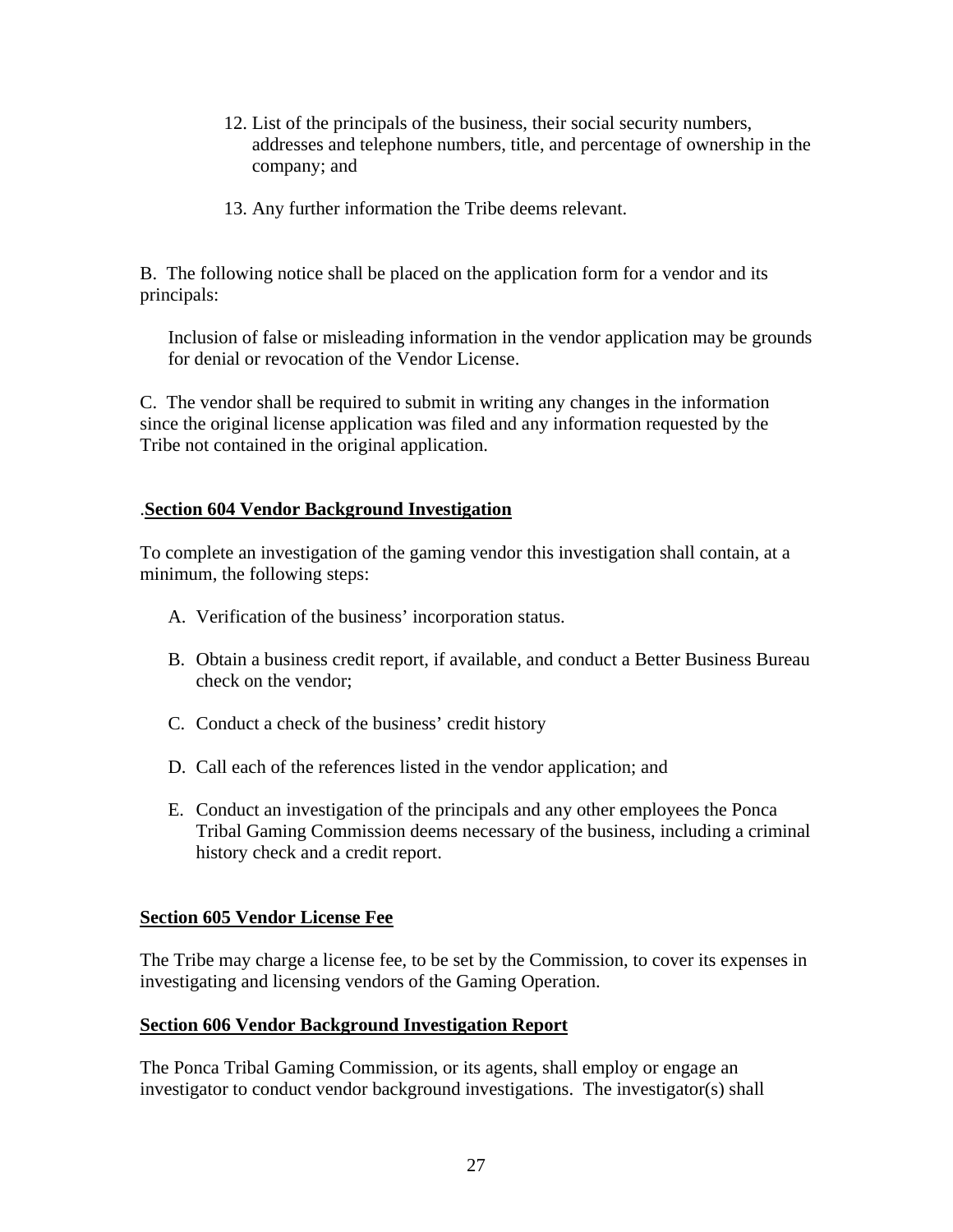complete an investigative report covering each of the steps taken in the background investigation of the gaming vendor and its principals and present it to the Commission.

# **Section 607 Licenses for Non-Gaming Vendors**

For non-gaming vendors, the Commission is authorized to create a less stringent vendor licensing process, including a due diligence check rather than a full background investigation as described in Section 604. The Commission may investigate such vendors when appropriate and may conduct audits in addition to monitoring Tribal purchases.